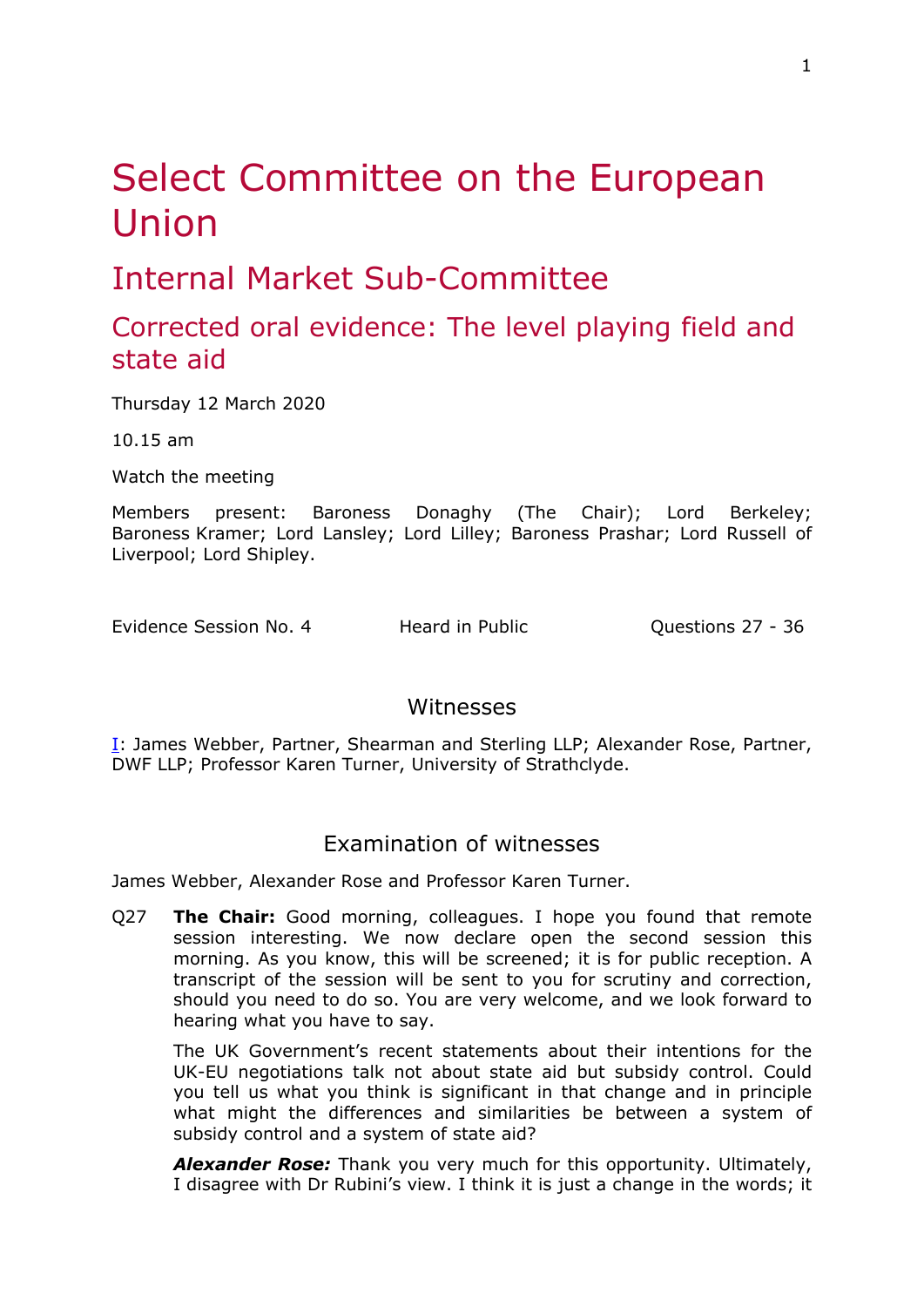is as simple as that. On the substance that sits behind it, clearly there is a UK position that is currently different from the EU's, but I think the wording has been changed simply because state aid is seen to be synonymous with the EU. That said, that simply does not need to be the case. I do not think the UK needs to fear that. Indeed, it is noticeable that online references of the EU in recent days have changed. They now refer to "EU state aid", so essentially there is that space.

More broadly, three options are emerging. One is that we follow the current EU state aid rules; the second is that we have a bare-bones WTO system; and the third is to have a UK state aid law. If you listen to the speech on 3 February and read the text of the statements made by the Prime Minister during the election campaign, there are references to the WTO, but, if you look at the substance, it certainly points towards the third option of a UK state aid regime. From personal experience—I have worked in the Commission and helped draft rules, although it was not that big a role—I have seen there are areas to improve. My personal position on this is now the third option.

*Professor Karen Turner:* I am not a specialist in EU language or knowledge, but my feeling is that, if it is not just a change of language, it is perhaps, if anything, an opportunity as regards the focus the UK needs to have.

*James Webber:* It is an excellent question. My view is that the wording "state aid" is a creature of EU law; it has no independent meaning outside an EU treaty context. It is very different from competition, anti-trust, financial regulation or copyright; choose your area of EU competence. State aid is somewhat unique in being almost a pure EU idea.

The EU places a very high value on maintaining its legal autonomy. One of the ways it does that is ensuring that the ECJ has the last word on what EU legal concepts mean. If we want to use the term "state aid", we risk importing the ECJ into the UK system either directly, because that is what the treaty between us turns into having, or indirectly in that everyone ends up looking at the ECJ and historical practice, and HMG has a record of being extremely compliant with state aid rules.

There is an opportunity to break from state aid that creates a circuit break, as it were, in the dispute resolution mechanism. It also creates a significant opportunity for the UK to refocus on what subsidy control is ultimately about, which is trying to prevent trade-distorting subsidies. State aid has a much broader reach. The distinction is meaningful. The UK Government are right to focus on subsidy control, and we should avoid the term "state aid".

Q28 **Lord Lansley:** I am genuinely confused and I wonder whether you might help me. My understanding in the past has been that, if we are in a subsidy control regime based on the WTO, in so far as there is a challenge to somebody else's subsidies, that complaint must be actioned by Governments. If we are in a state aid regime, even one parallel to that of the European Union, the free trade agreement might, but not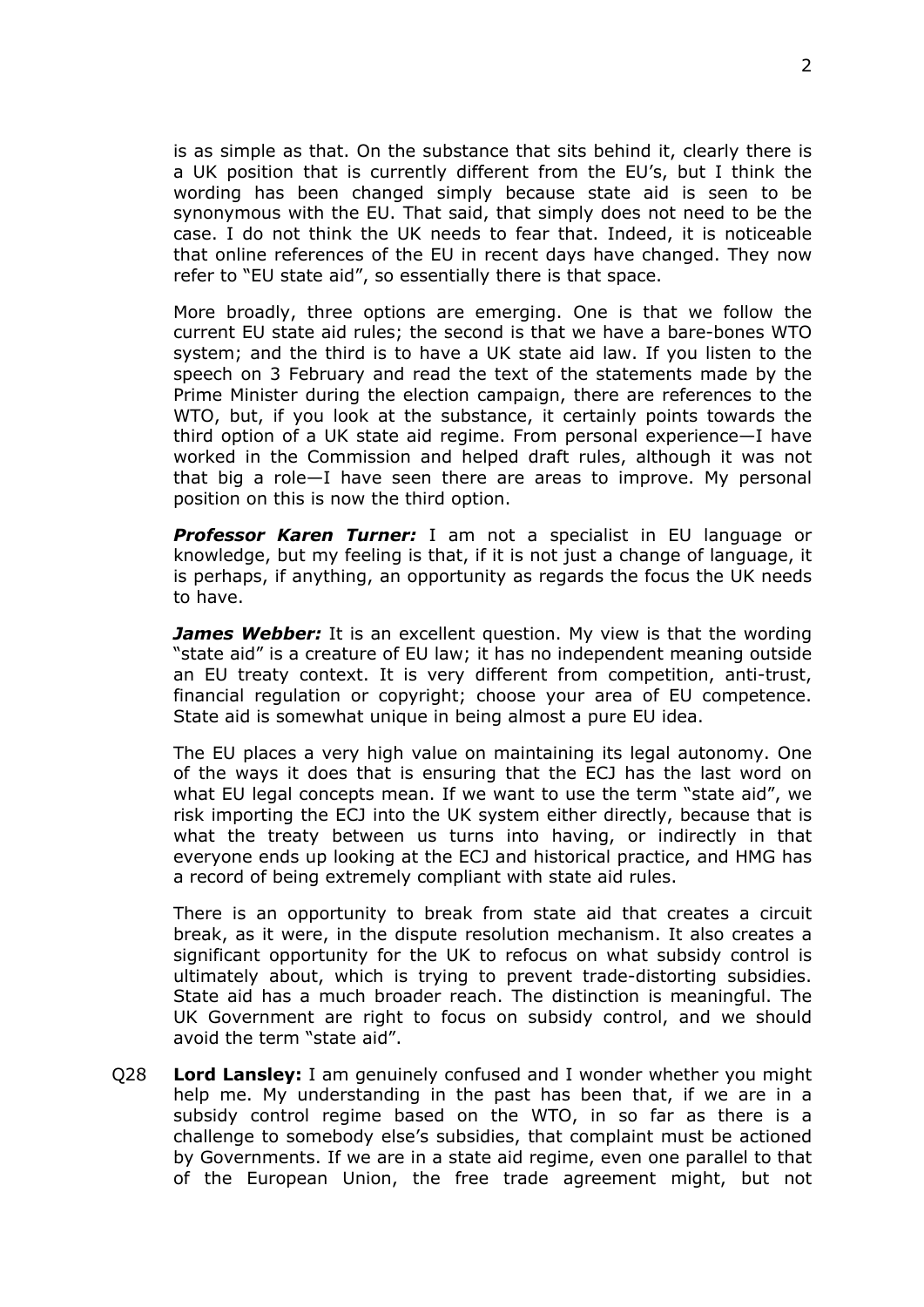necessarily, encompass individuals or companies making complaints directly to the EU state aid regime about its state aid activities without being required to go through the UK Government trade remedies operation. Is that not a substantial difference between the two operations?

*James Webber:* I was responding to the difference in terminology, which is at a higher level of abstraction than that question. You could have a subsidy regime that was more than a carbon copy of the WTO regime. You could have something called subsidy control that concerned itself with trade distortion but had an institutional and legal remedy framework substantially more advanced than the WTO's.

You could take a lot of the learning from the state aid rules and set up an institutional structure in the UK, run by the CMA, that looks at state aid; has ex ante notification, as under the state aid regime; and allows complainants to have direct access to the courts, or the authority, to complain about state aids or subsidies that adversely affect them. The principal useful thing that you are bringing across from the WTO regime is the intervention threshold. The intervention threshold under the WTO is high because it is trying to catch trade distortion. The intervention threshold on state aid is extremely low. That is the major difference.

**Lord Lansley:** Are there not two levels to the question? If we had a state aid regime of that kind and the CMA was running it, people could access that state aid regime and complain about what they regarded as distorting subsidies.

### *James Webber:* Yes.

**Lord Lansley:** Could a French company complain to the British state aid system and could a British company complain to the French one?

*James Webber:* It could if you embedded it.

**Lord Lansley:** It has to go into the treaty.

*James Webber:* It has to be embedded in the treaty.

*Alexander Rose:* You make an excellent point. If you go purely with a bare-bones WTO position as a starting point, you end up with the fundamental deficiency in the system, which is that a business can be wronged but has no recourse. On your direct question about whether they could enforce, ultimately that comes into the EU angle. The EU position currently, according to its latest directive, is that it wants a UK system adequately resourced that uses European Union laws as a reference point. Obviously, a reference point is very different from the reference point, but it opens the door for a potential reciprocal arrangement.

**Lord Lansley:** But the institutional architecture that we need to talk to the Government about is not only potentially the CMA as a UK state aid regime but the Trade Remedies Authority as a mechanism for dealing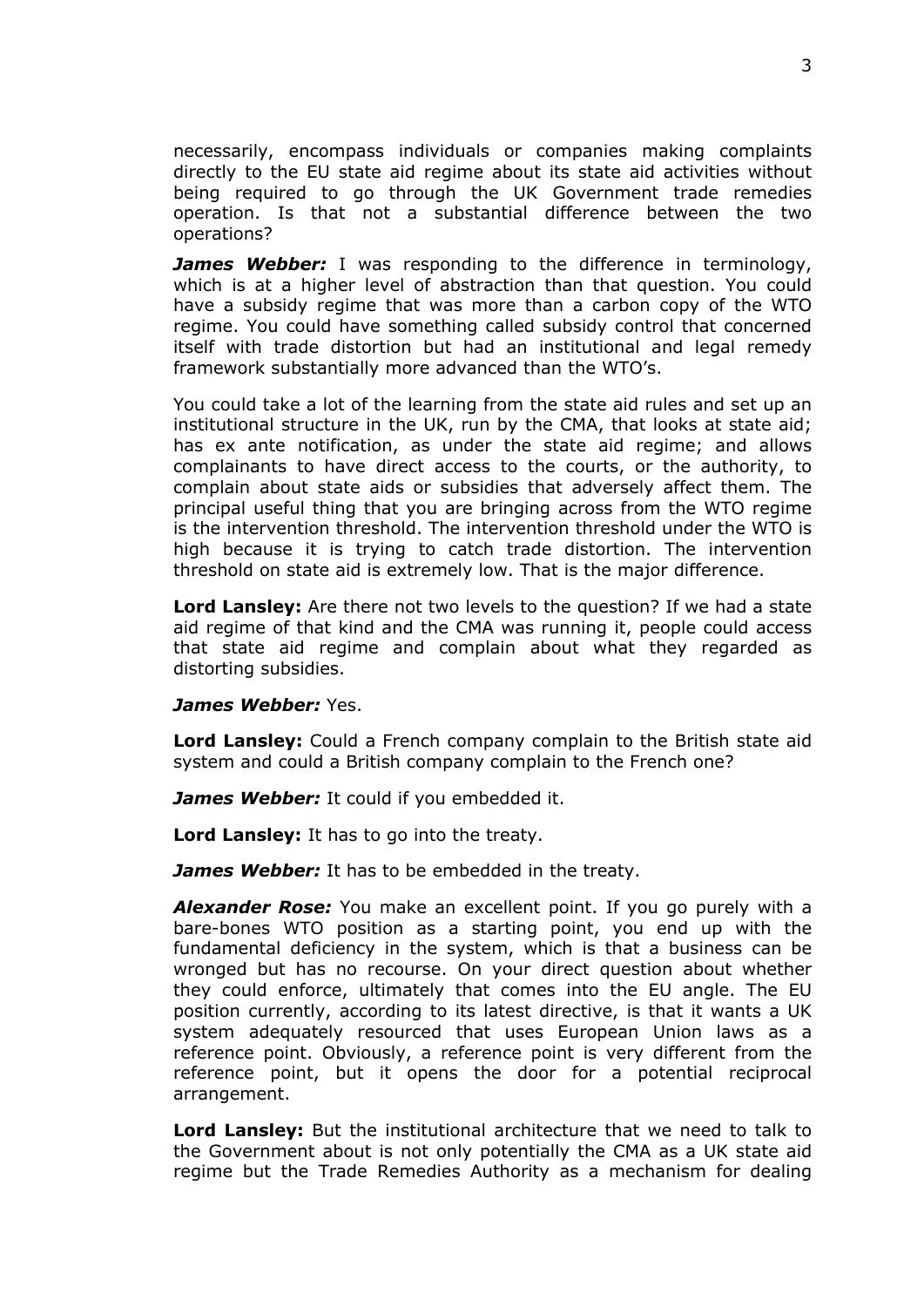with trade-distorting subsidies in the European Union.

*Alexander Rose:* True, but more than that, and what is so interesting about the discussion today, is that much of the focus has been on avoiding distortion of trade, whereas the real impact at local government level and across regeneration is the ability of a state aid system to co-ordinate spending towards positive objectives.

Q29 **Baroness Kramer:** I am trying to understand this. If I sit in the position of a company that trades, there is a set of state aid rules of the European Union; there is a set of state aid rules in the UK; and there is some sort of third characterised system sitting in the middle. I realise I am talking to lawyers, but I have the sense that I am facing an absolute nightmare in trying to work out what I can and cannot do, where I contravene and whatever else. I am trying to get a sense of what burden lands on business as a consequence of what sounds like quite a fragmented set of arrangements.

*James Webber:* Some of that is just a function of leaving the European Union. We have left the European Union, and therefore the framework that existed previously has gone. The question is: what do we create? The EU state aid rules will continue to apply. By the way, the prohibition bites on Governments, not companies. If you are a recipient of aid, you might have to pay it back. Your primary concern is whether you have to pay it back. If you receive money from a European Government, you have to ask, "Do I have to pay it back under the EU rules?" If you receive money from the UK Government you have to ask, "Would I have to pay it back under the British rules?" That is not hard. Lord Lansley's question takes us to what remedy you have about someone else's aid.

**Baroness Kramer:** Which is what you are usually concerned about, particularly if you are a Brit.

*James Webber:* You are. Your remedy in the EU is to complain that the aid was not properly notified. You can complain about that. There is not much in the way of a good remedy framework, by the way, even in the EU system for companies affected in that way. If the UK had created the regime we are talking about, you would have a similar complaint in the UK, so I do not think there is a big gap. The extent of the gap could be overstated. I would not worry about it too much.

*Alexander Rose:* I think we are moving towards the Northern Ireland Protocol and situations where EU state aid law has an effect on trade between Northern Ireland and the EU. That will be very, very difficult administratively, because anyone reviewing a project to check its compliance has to work out whether there is an effect on trade between the EU and Northern Ireland. That is quite a light test and it is an EU law test. That issue will sit behind any future regime, unless the UK can find a way under Article 13.8 of the Northern Ireland Protocol, whereby future trade agreements can supersede the Northern Ireland Protocol.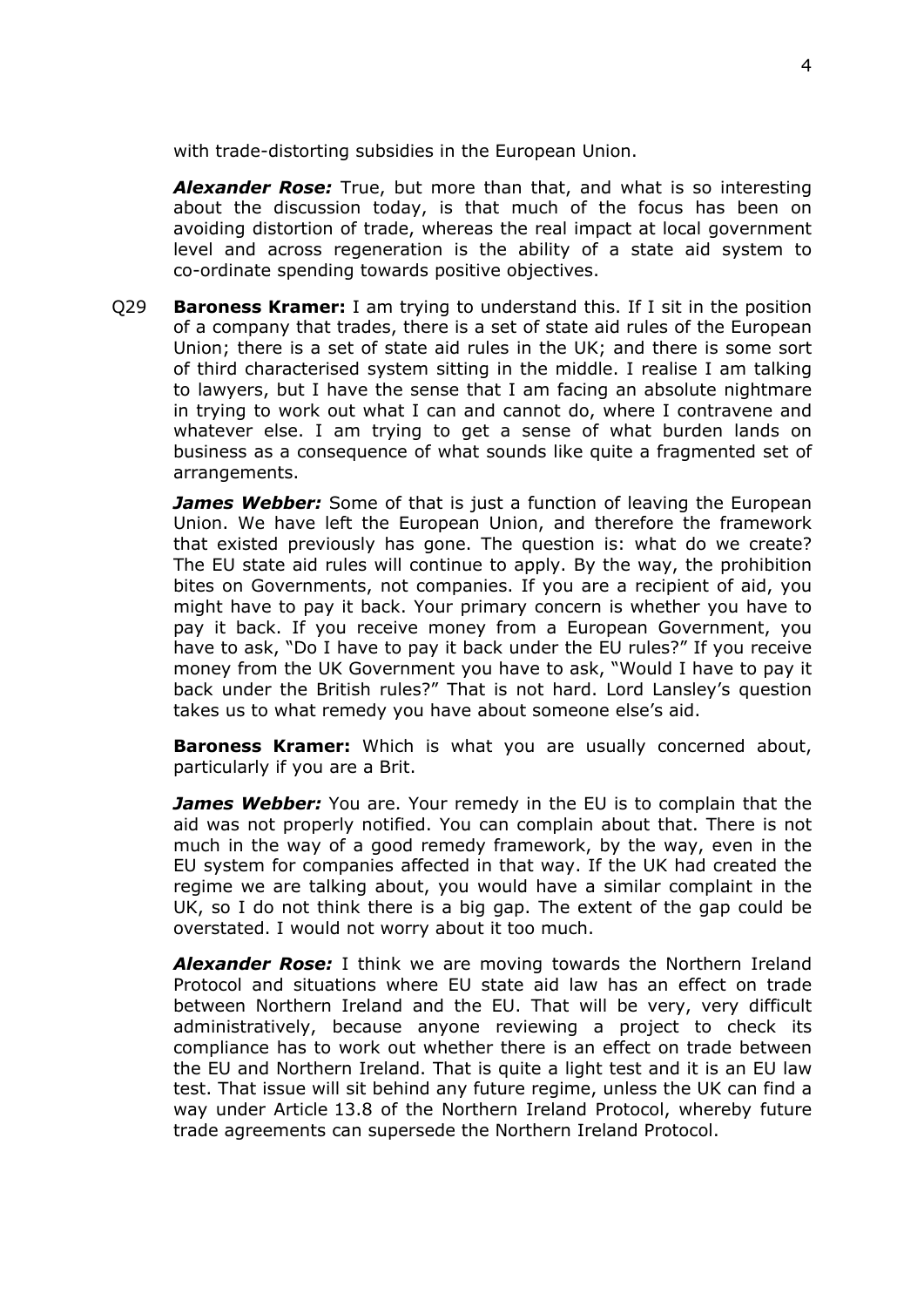The way that works, and this is ultimately what convinced me that there has to be a UK state aid regime, is that the Commission will only get to the point of having a sufficient level of assurance if the UK can put forward its own regime and say, "We are applying the same high standards; we have a proper system". The follow-up question is: what are those rules, and how far do we deviate?

If the UK takes exactly the same rulebook on the first day after the transition agreement ends, there are options. As you are well aware, the amount of aid the UK has given compared with other member states is much lower, but there is a chance to take that rulebook and apply the rules that the Commission has been reticent in applying.

For example, there is a very useful provision called the matching clause, which is paragraph 92 of the R&D&I framework. It allows the Commission to mirror aid to the same levels as given outside the EU for projects that do not affect trade within the EU. If you have a novel electric vehicle factory in a non-Member-State, you might want to use that.<sup>1</sup> The reality is that it has never been used by the European Commission, so the CMA, taking on that rulebook, could legitimately go ahead and apply the rulebook better and take forward those legal principles. Likewise, the second alternative is that we develop our own system that works for our objectives.

Q30 **Lord Russell of Liverpool:** That neatly segues into the next question. Up until the point you uttered the word "Ireland" it had not come in at all and it is the red hand rather than the elephant in the room. You elegantly stated how you think the Government could deal with what our Prime Minister agreed to last October. Could I hear from the other two witnesses how they feel the UK Government can work their way out of some of the problems that could be created by the Northern Ireland Protocol?

*Professor Karen Turner:* I am not a lawyer but an economist, so my understanding is more about what we want to do rather than what we actually can do. Not being a lawyer, I might be very naive, but, as I understand it, when we are talking about regional disparities and climate change problems we are talking about areas where markets are failing, so you are looking to correct a market rather than distort it. My understanding is that even under EU state aid we have been able to do an awful lot—for example, biomass conversions at Drax power station and suchlike. In principle, it should not be difficult if it is clear we are clearly trying to correct a market failure.

The evidence I submitted focused very much on our high-value manufacturing industries. That is where it will get complex. We are increasing attention from the energy supply sector and towards emissionintensive industries and looking to avoid them losing competitiveness. In principle, that<sup>2</sup> should be straightforward, but the problem is that as we

 $1$  Note from the witness: This is on the proviso that there is no existing EU market.

<sup>&</sup>lt;sup>2</sup> Note from the witness: "That" refers here to "making the decarbonisation case".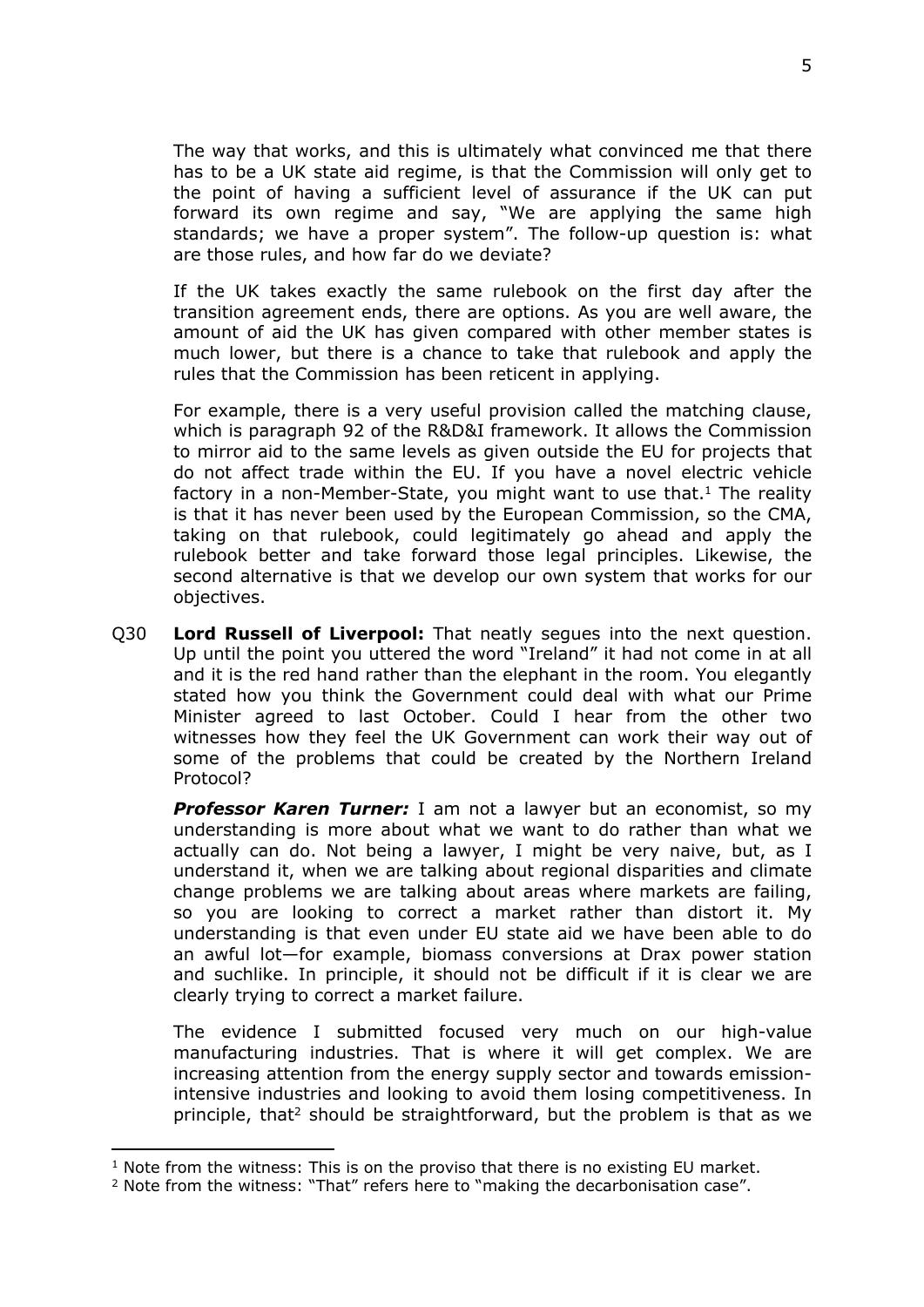move towards net zero carbon economies, which is a huge transformation, we have to identify areas of competitive advantage for the economy to be high performing going forward and for those sectors to be able to operate in that way.

On the one hand, you are saying that you are correcting market failures so that companies do not lose out by taking a lead. The UK is taking a lead in decarbonisation that other countries are not doing, so we do not want to disadvantage companies operating here. At the same time, what makes it complex is that the very nature of that<sup>3</sup> means we want to secure competitive advantage. That is where things could get somewhat woolly, but I defer to my colleagues on the Northern Ireland Protocol and its implications.

*James Webber:* The Northern Ireland Protocol is exceptionally problematic, and in my opinion it is important that it is replaced as soon as possible for an enormous number of reasons, of which state aid is a very good example. Without straying too much into hyperbole, it is extraordinary in two respects. The first is that it gives authority over fiscal decision-making in Northern Ireland to a wholly foreign institution in which the people of Northern Ireland have no representation. That is wrong in principle and unsustainable politically, although that is a political judgment. I am a lawyer so that is not for me to say, but it is my personal view. The first issue is at the level of principle.

A bigger issue, which affects Great Britain, is that the jurisdictional test Alex just referred to is deeply flawed. The Article 10 test applies EU state aid law to measures in Northern Ireland in so far as they "affect that trade subject to this Protocol". That phrase is the jurisdictional perimeter; a measure that affects trade "subject to this Protocol" is caught by the EU state aid rules under the Northern Ireland Protocol. A lot turns on what that means.

What is a measure that affects that trade subject to this Protocol? The first limitation is that "that trade" is only trade in goods. It is common ground that there is no EU state aid jurisdiction in respect of services in Northern Ireland or GB. Outside that, the common ground disappears very quickly. The words "affect that trade subject to this Protocol" are to be interpreted—they have not yet been—by the Court of Justice. How should the Court of Justice approach that? The European Commission's view in private conversations, and some officials are starting to say this in public as well, is that "affect that trade" in the Protocol context means exactly the same as the words "affect that trade between member states"; "affect that trade" appears in the Protocol and "affect that trade" appears in the treaty, and they should have the same meaning. They are the same words interpreted by the same court in the same state aid context, so they should have the same meaning.

As to "affect that trade between member states", in normal state aid the Court of Justice case law establishes a meaningless test. "Affect that

<sup>&</sup>lt;sup>3</sup> Note from the witness: "That" refers here to "transitioning the economy".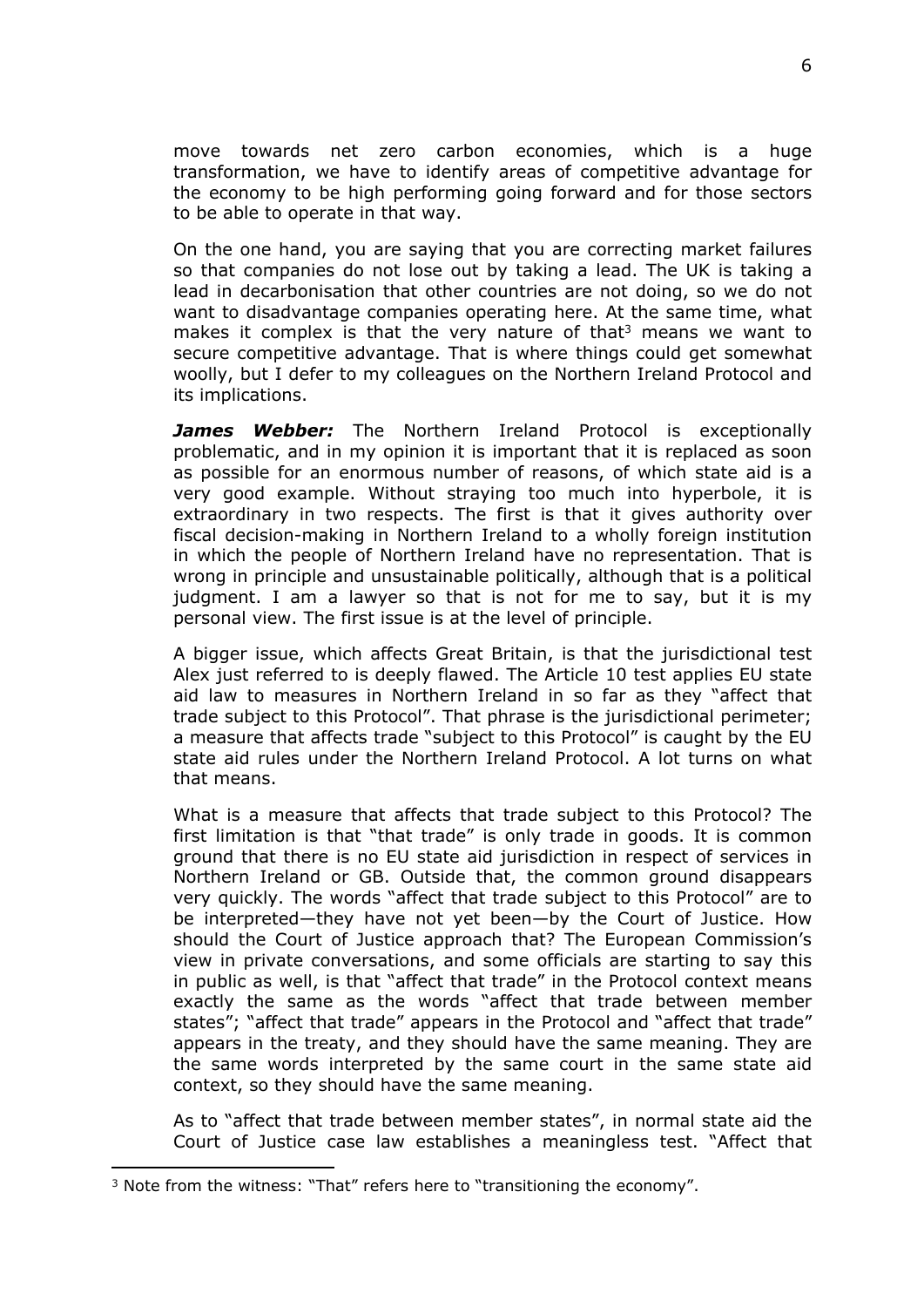trade" means that there is no effect on trade, or that at least as long as you can articulate something that is not wholly fanciful you can establish an effect on trade. Take TfL's regulation of London's bus lanes. Addison Lee, the minicab firm, challenged that on the basis that it represented a disguised subsidy to the London black cab trade, because minicabs are not allowed to use bus lanes.

One of the avenues of the defence offered by TfL was that it could not be state aid because the regulation of London's bus lanes could not plausibly affect trade between member states. That question was sent by the High Court in London to the ECJ. The ECJ said, "It could affect trade between member states. What if an Austrian wanted to set up a minicab firm in London? That rule would make it more difficult for them to operate in London, ergo it affects trade between member states". That is how low the test is for "affect that trade".

To go back to the Northern Ireland Protocol, if that is the meaning of "affect that trade subject to this Protocol", you can see immediately that it could apply to lots of measures in Great Britain, such as subsidisation to Nissan in Sunderland. It could be said plausibly that that would generate a car that is for sale in Northern Ireland and it is a sales opportunity lost to Renault. Therefore, it affects trade subject to the Protocol and the EU has jurisdiction over the aid. It is extremely problematic for that reason. There are a number of things we can do to try to remedy it, but that is the problem.

**Lord Russell of Liverpool:** Mr Rose suggested that to get out of jail we need to put a regime in place that is sufficiently robust and in some ways sufficiently similar to what there is at the moment, to make the EU feel comfortable enough that it is hard for it to make a big fuss over this and it will focus on other things instead. Do you agree?

*James Webber:* There is a lot of merit in that point. Ultimately, it is a negotiating leverage point. The closer you get to the EU's scheme, the easier it is to tell the EU that you are going to meet its legitimate concerns. The EU's negotiating mandate goes substantially beyond that. The EU's negotiating mandate says that Union state aid law should apply to and in the United Kingdom. That is a massive step beyond what Alex proposed. It is about EU law in its entirety—procedure, institutional framework, appeals and everything—applying in the United Kingdom.

That is not going to work, but a UK system that had no reference to the ECJ and used EU rules as a starting point—a bit like Australia used the English common law as a starting point when it became independent would be an answer. There are big costs in doing that. But there is a definite advantage in doing it, in that it gives comfort to the EU and may allow us to escape the box of the Northern Ireland Protocol, but in my view there are large costs associated with doing that for UK policy.

Q31 **Lord Lansley:** Can I turn to the issue of the UK Government's desire to support regional development and the levelling-up agenda, in particular the question of infrastructure spending? If the UK Government were to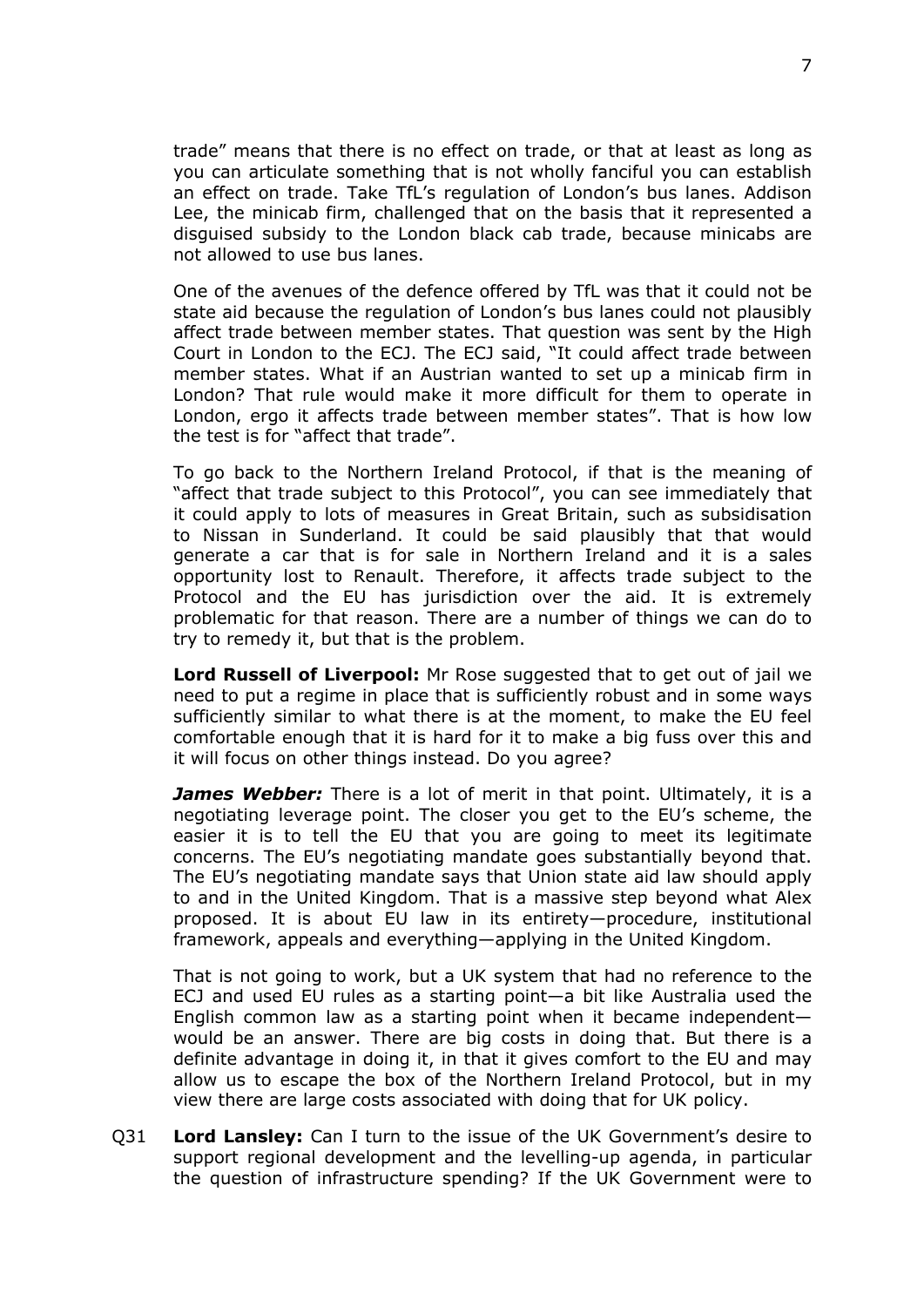engage in large-scale infrastructure spending, for the sake of argument, big port infrastructure, which on the face of it would impact on trade, would it automatically follow that a state aid regime in the UK had to encompass such spending, or could we simply exempt it?

*James Webber:* It would depend on the regime we had. Under WTO rules, infrastructure is out and, until about 2012, under EU state aid rules it was also out. The Court of Justice changed the rules in a case called Leipzig-Halle. It changed them in respect of infrastructure that can be economically exploited. If you have infrastructure that has economic exploitation, say an airport or a port with access fees, a toll road, et cetera, state aid laws apply now, but historically they did not.

From the UK point of view, we are an island. There is an EU policy objective to capturing infrastructure over land borders, which is perhaps more obvious than it is for the UK, but I do not think a regime would need to catch infrastructure spending in the same way as European state aid rules do.

There is a big cost to having infrastructure caught by state aid. Even if it can be approved. I work in a lot of cases involving the financing of infrastructure projects. If you have a state aid component and you are trying to build a regional airport, a toll bridge or something of that order, which will require long-term government support, and someone seeks to challenge the public support component, that litigation can continue for decades, all of which undermines the legal certainty you have that the subsidy regime underpinning the financing of your projects is robust.

The financing structure for the famous Øresund bridge linking Malmö in Sweden to Copenhagen has been challenged under state aid rules. When it was originally built everyone accepted that it was outside the state aid rules. It was only after the rules changed that the state aid problem arose and the bridge was already up. There was a challenge to the fee structure, subsidies and traffic guarantees over the bridge. That is what supports the financing of the bridge. It was very long-lived project financing. The litigation has lasted ever since. There are real costs to applying state aid to infrastructure, particularly given the frailties of the European Court appeal process.

*Professor Karen Turner:* The nature of the transformation we will have to make could be crucially important for both levelling-up and climate change, whether we move towards a hydrogen system of supporting energy supply or carbon capture and storage as an industrial strategy, and whether that is recognised as a requirement to meet the kinds of ambitions we have. There are large-scale infrastructure projects needed for our net zero carbon ambitions, but a lot of them are at key regional locations. For example, in the north-east of Scotland there are concerns over the oil and gas industry; and there are concerns about how the south Wales cluster might access facilities on the east coast. There are huge infrastructure demands in addressing net zero that have implications for the types of regional capacity that we could exploit to help levelling up.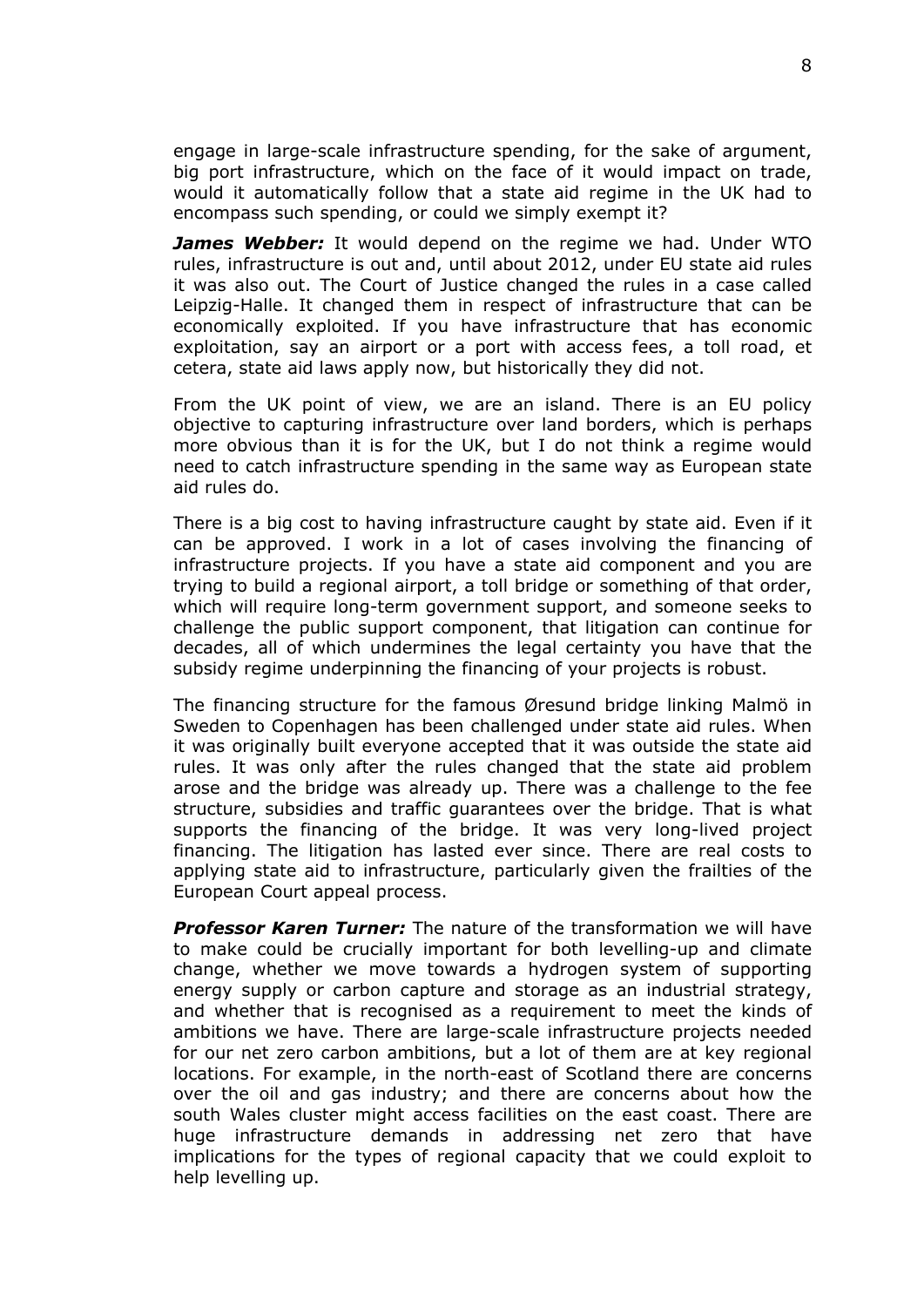I echo the point that there will have to be public intervention not just because of affordability but to secure confidence in those assets. For example, carbon capture and storage would be problematic if there was uncertainty about firms capturing  $CO<sub>2</sub>$  emissions and taking them away, and concerns about emissions from transport and storage sites. There will be a need for regulated assets. If there is to be a complication in the form of challenges to how infrastructure is being run, that in itself could bring uncertainty in an area where we need to reduce it.

*Alexander Rose:* To address Lord Lansley's question straight on, can you? Yes, you can; you could set up a system where you could blockexempt lots of infrastructure. Should you? Sitting behind all this is the spectre of the trade agreement and whether it will give sufficient assurance to the European Commission, but, yes, I think you should. I note what James said about the potential for challenge, but simple, straightforward rules that cover simple, good governance are crucial and they need to cover two different points.

The first is a simple, straightforward transparency point. For example, if taxpayers are paying, why should they not know the amount of grant that has gone in? I am referring to things such as declaring the amount of grant and putting it in a single central location. The second point is a straightforward co-ordination element. What you are describing sounds very positive. If the Government want to go ahead with it, they can set up that structure. They would control UK state aid law to an extent and impose whatever conditions they want.

Those conditions are valuable because we have a proliferation of different organisations providing funding. For example, we have 38 local enterprise partnerships in England giving out funding. We also have 10 combined authorities, of which eight are mayoral combined authorities, and they do an enormous amount of good for the levelling-up agenda, but sometimes they compete against each other; sometimes there are inward investment projects. Do we simply want to say, "Go for it", or do we want to say, "Go for it but within this framework"?

That brings us back to the WTO point. In the USA, which has simpler WTO rules, there are subsidy races that are hugely damaging. I cannot verify the accuracy of it, but the *Atlantic* magazine reports that about \$100 billion is spent on subsidy races to move headquarters from one place to another.<sup>4</sup> For example, Amazon held an auction that involved 238 different cities in the US squabbling, to all intents and purposes, over who could give the greatest incentive. There was the Foxconn case where the end intervention resulted in a subsidy equivalent to \$230,000 per job. The rules protect the taxpayer.

**The Chair:** It sounds like Knock airport.

<sup>4</sup> Note from the witness: See

https://www.theatlantic.com/ideas/archive/2018/11/amazons-hq2-spectacle-should-beillegal/575539/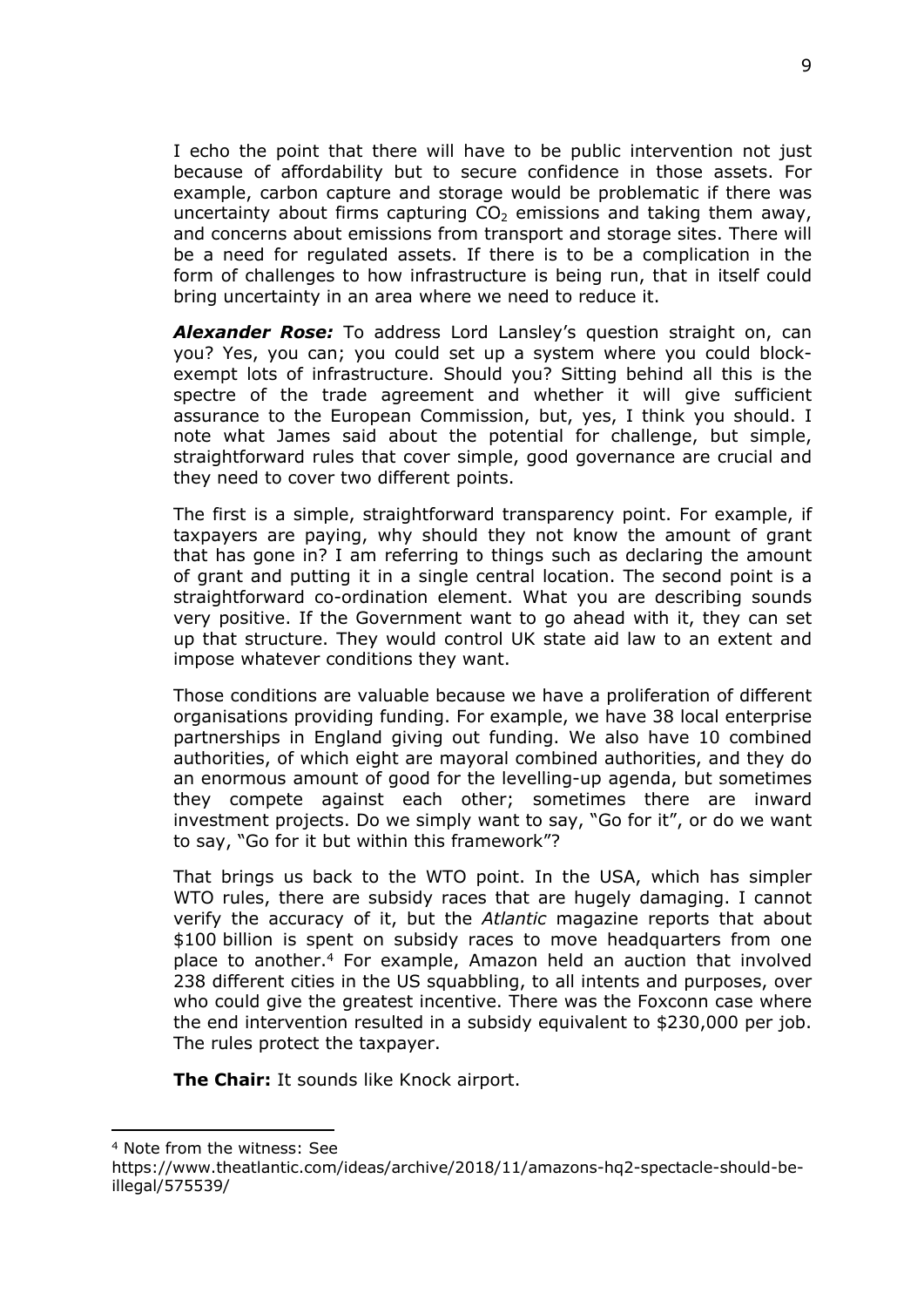**Lord Berkeley:** An example Professor Turner will know about is the subsidised ferry service from Rosyth to the continent, which was in direct competition with ferries across the North Sea from England. Probably part of that subsidy was some investment in the infrastructure of Rosyth to make it work. Surely, it is a good thing to have that infrastructure within this regime, because a lot of people—the ferry companies and some English local authorities—were complaining that it was an unfair subsidy by the Scottish Government. A question then arises about which political organisation or party was responsible for doing it. It is an interesting question. What do you think?

*Professor Karen Turner:* This devolved-national distinction is an interesting one. We talk a lot about geographical clusters and local areas. The actual supply chains they support are very complex and can spread throughout the whole of the UK, but there is a dual thing here. In an area such as Rosyth, that subsidy brought a lot of good in terms of levelling-up. The complexity of the question is about where the costs and the benefits fall. In particular, in the case of Rosyth there is a lot of interaction in a wider UK context where benefits are falling.

Q32 **Baroness Kramer:** I put a very brief question because so much of it has been covered. To stay with the levelling-up agenda, as you know, we expect a UK shared prosperity fund to replace European structural investment funds. There is a wide frustration because no one knows what it looks like and how much it will be. We have to start planning now. Is there anything you can say about it? It is trapped in the state aid or subsidy issue. Are there any guidelines you can give us for safe territory where this project could at least lay down some framework ahead of the completion of negotiations a year from now?

*Alexander Rose:* That is an excellent point. Although it is called the UK shared prosperity fund, when we are talking about EU funds disappearing, we are also talking about the overseas territories having their EU funds taken away, at the moment without any obvious replacement. They are essentially competing in many instances against other overseas territories that are receiving EU funds. That is currently a point that has not been covered, but in terms of the UK shared prosperity fund, absolutely, it is a real shame, as a Northern regeneration lawyer, that it has not been taken forward in any meaningful sense at this point. I know there are discussions behind closed doors, but there has not been a consultation even though it has been promised for two years.

To answer the question directly, we are currently talking about setting up a new system that will co-ordinate our public funding and, at the same time, will be the largest regeneration fund for the next decade. These two should absolutely go hand in hand. If we are talking purely in terms of comparison with EU funds, plenty of different lessons can be learned. The most striking one is that having a domestic regulator would be hugely helpful. When I was first involved in EU funds, the big point always made to me was that we cannot ask the European Commission because it might give the wrong answer. Indeed, the first thing I did was to make sure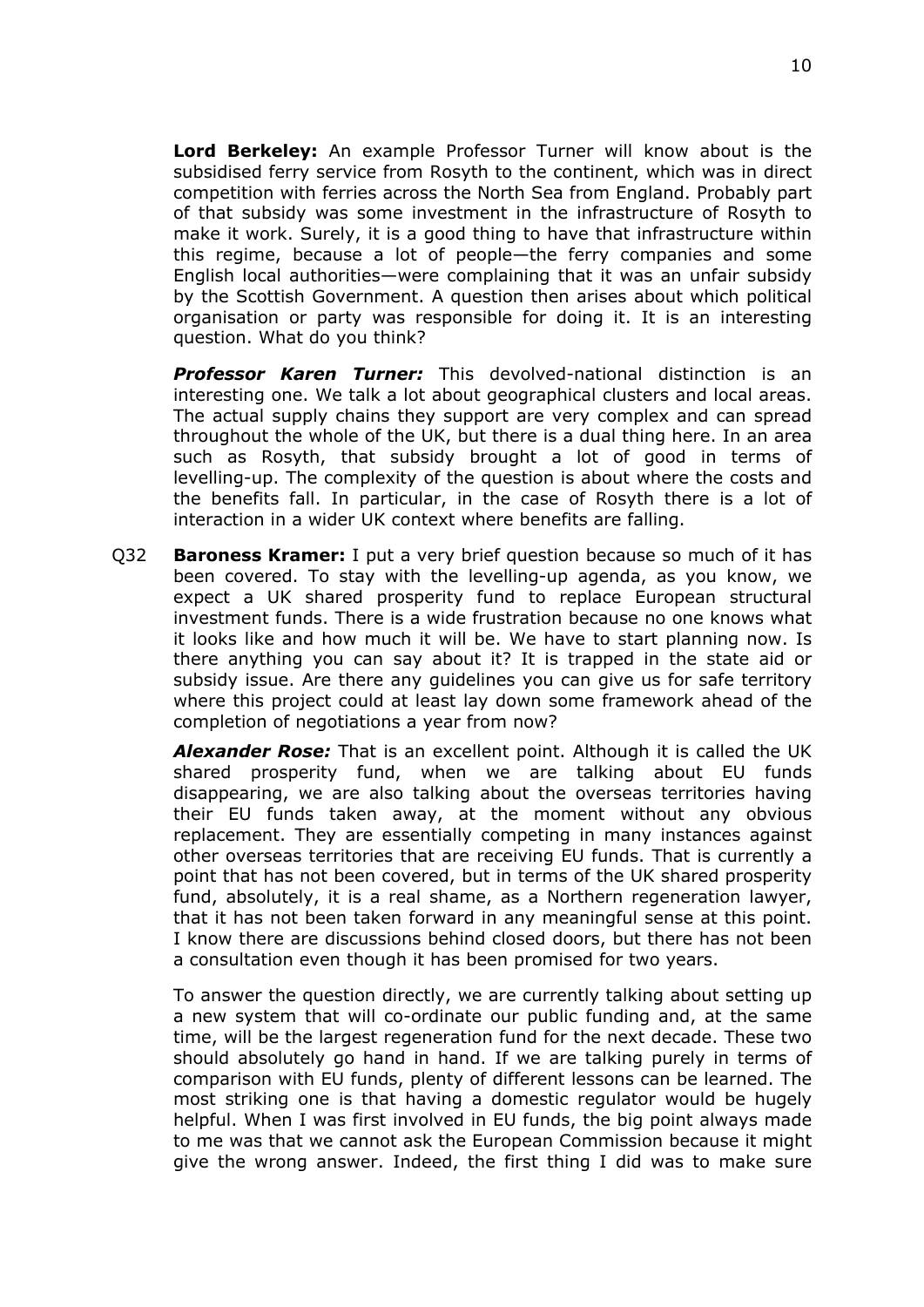that when I got to know people I asked the question, because if they are going to give you the wrong answer at least you have asked.

There is a lot to be learned in terms of having that direct contact with the regulator and, on state aid issues, if it is the CMA that takes over, having it on hand to provide that assurance at times. More widely, I think it is about removing a lot of the audits. For example, ERDF currently has four different levels of audit when it needs only one if you have a fully resourced and available regulator.

Enormous positives can be taken forward.<sup>5</sup> More broadly, in talking about the levelling-up agenda, state aid law is important, but hard cash is much more important. The UK shared prosperity fund needs to be accelerated in order for local enterprise partnerships, mayoral combined authorities and devolved Administrations to do all the great work they are doing currently.

*Professor Karen Turner:* In terms of how funds can be used, I think it is ironing out some of the complexities. As I understand it, regional cohesion funds did not allow spending in industries in the ETS Annex I. We do not know what is going to happen with the ETS and what funds for carbon pricing and things like that will be available going forward, but, crucially, in linking levelling-up at regional level and solving the decarbonisation problem, the key outcome is that the UK has the flexibility to maintain its economic performance. I think a lot of energyintensive industry needs to be able to access funds in order to continue a stable environment. Again, that is not just about state aid; it is about being able to access hard cash. As we are designing something for the UK with its own shared prosperity fund, it is a matter of looking at what is and is not possible, and how things change and what we might want to make what we need possible.

*James Webber:* I take the view that, if government policy is as stated in the EU negotiating mandate, which is that we are going to have a Canada-style free trade agreement with a subsidy regime modelled on the free trade agreements that the EU has had with other western economies in the broad sense, you are able to design the shared prosperity fund as you wish. It is very unlikely that funds provided under that, unless it is of a very significant scale, will meet the threshold of a trade-distorting subsidy.

I would agree from a design point of view that, if the UK decides to have a more sophisticated domestic regime built on the WTO principles that I discussed at the beginning, or even a cut and paste of the state aid rules from the EU but with "EU" crossed out and "UK" written in, if that domestic decision is going to be taken, clearly those design questions need to come together, but at a global level the EU negotiations should not hold up things like the shared prosperity fund. If you take the

<sup>5</sup> Note from the witness: I was referring here to positives from better communication with the regulator.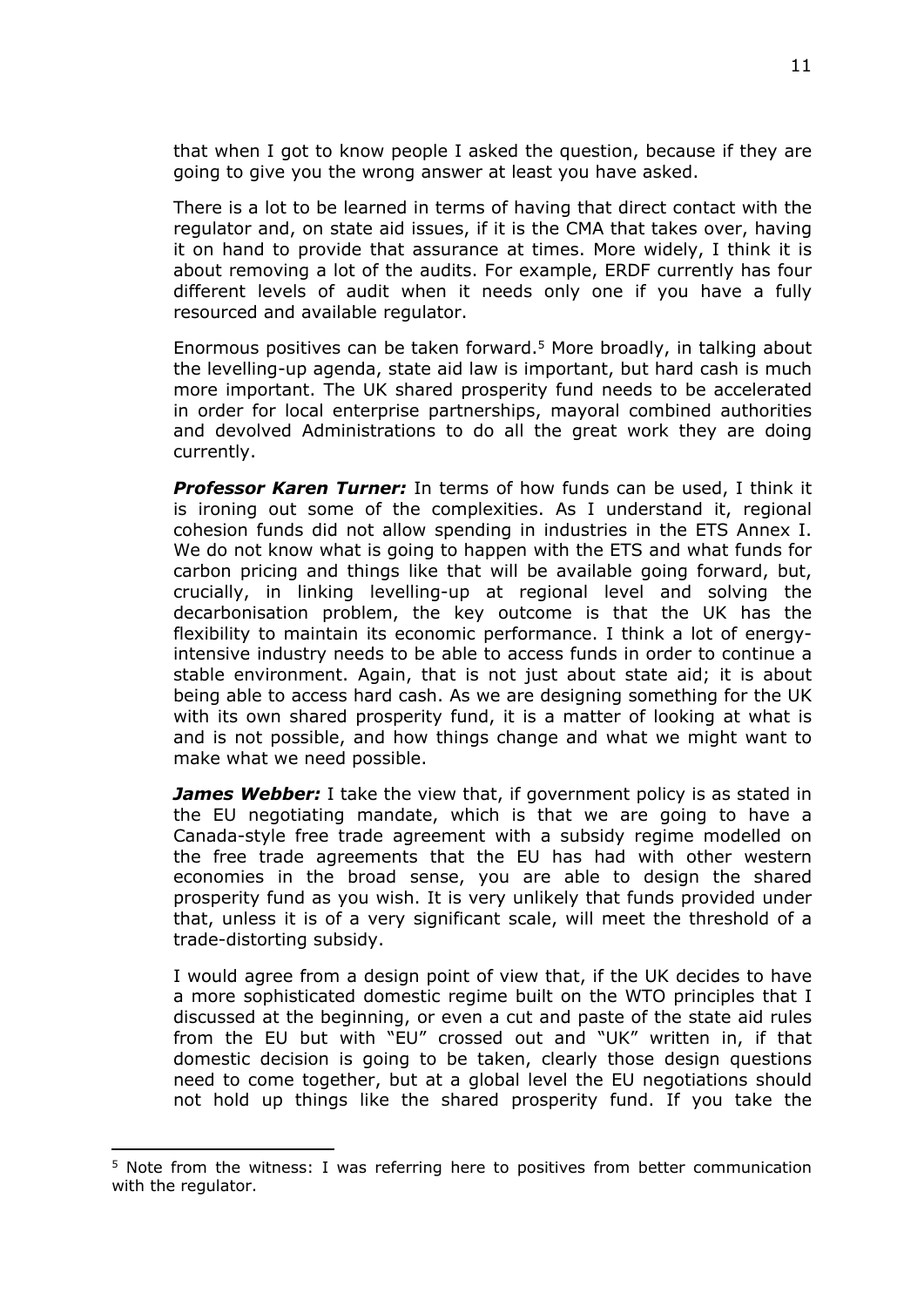Government's position as stated in their negotiating mandate, it gives you a lot of freedom.

**The Chair:** That is fascinating. Given my background as a negotiator, this is all lovely stuff.

Q33 **Lord Berkeley:** I want to turn to the terms of investment in state aid and throw in a question on mergers. For a start, if we take the Commission paper on which member states get most state aids, the UK and Germany we know about. I suspect that France gets just as much, but it is better at hiding it. I have been watching it for years. We saw the proposed merger last year between Siemens and Alstom that caused massive political fall-out. The argument was, "We need to merge in Europe to get a bigger, stronger company to compete worldwide". They lost in the end, which means I do not think the Commission will take any further complaint about France for the next year or two because of the political fall-out in that country.

If after Brexit the same happened in the UK, and there was a merger proposal between two companies to make a stronger one that might need some state aid in order to compete in other parts of the world but at the same time reduced the competition at home because those two companies did much the same thing, where would we go on that? Who would be able to complain, to whom and with what remedies? I am sorry; that is a bit of a complicated question.

**James Webber:** A few points jump to mind. First, you are exactly right. The Siemens-Alstom merger has been a neuralgic issue for the reason that you described. From our perspective as EU competition lawyers, the system held under the Siemens-Alstom example.

#### **Lord Berkeley:** Just.

*James Webber:* Just. It held partly because it was such an extreme case. There were literally no examples at all that the parties could point to where the Chinese had even participated in a tender for the high-end signalling and rolling stock they were merging, so it was quite an extreme example of it. Had there been a bit more evidence, or room for discretion as to how to weigh the evidence, one might have seen a slightly different result. We are going to see the Siemens-Alstom dynamic play out now at the policy and legislative level as the Commission comes under ever greater pressure to propose changes to the rules to prevent what many people in Europe think is the naive interpretation of the competition rules that disadvantage the EU. All of that is coming; that European "champion" thing is definitely on its way.

In a UK context, how would the system deal with it? At the moment, after the end of the transition period, a merger like that would be reviewed by the CMA, which is a rigorously independent and extremely aggressive anti-trust agency. I do not think that sort of transaction would have any real prospect of success at all, looking at the CMA's habit and working with it most days of the week. I think that sort of transaction in the UK would face very significant difficulties.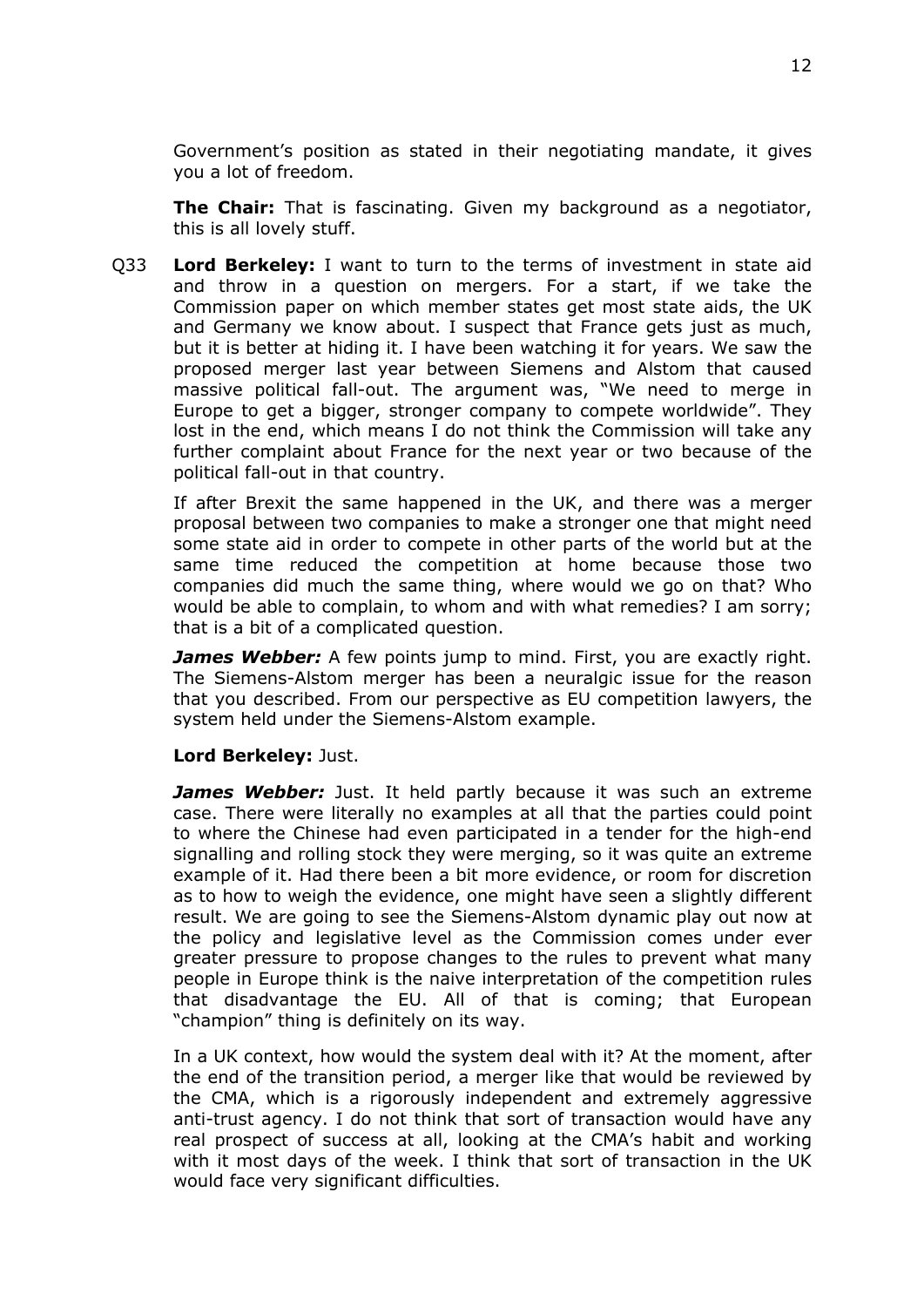**Lord Berkeley:** On the second question about the return on investment if those companies were in receipt of state aid, or maybe asked for more, what is the view on the return on investment in state aid either in a merger or not?

*James Webber:* As an economist, Karen is probably better placed than I am to respond to the question of the return on investment in state aid. State aid has played an enormous part in building competitiveness. Look at Boeing and Airbus and the WTO saga. Those two companies and the position that they have in civil aviation is very largely as a result of state subsidisation. There are two different ways in which those funds are delivered, but the state has played a significant role.

Looking at the debate we are having today about Huawei's technological lead in 5G, arguably a lot of that will come from Chinese state aid. That has made it so difficult for Ericsson, Nokia and, before that, Alcatel-Lucent to compete against it. When you look at things over a long time horizon, where you have very heavy high-risk capital investments, you see the effect of state aid coming through quite brightly, but I defer to my colleague on the economic effects.

*Professor Karen Turner:* The reason you would use subsidies or state aid is that you know there is a danger of industry not being able to give a return to the shareholders to whom it has a fiduciary duty. We hear a lot in the decarbonisation debate about who is good, who is bad, who should do this and who should do that, but, at the end of the day, firms have a responsibility to make a return to their shareholders. When something happens that would affect that return, the public sector steps in on the basis that you get a return to the wider economy.

We gave an example in the evidence we submitted. If you require industry to pay all their own decarbonisation costs, it is not just the polluter pays. If they lose competitiveness and start to shed jobs, you start to lose earnings throughout the economy. Therefore, the return to providing state aid is being able to ensure that you can retain highquality jobs. It is not just about people having jobs and earnings; if people do not have jobs and do not earn, they do not pay taxes and your tax base shrinks. If something is happening, it is all about whether, first, the return to shareholders is at risk, but, second, that is not the only return about which we should be concerned.

*Alexander Rose:* It is quite hard to discern purely on a state aid basis what that return on investment is, because, as you say, certain measures are outside the state aid regime. Likewise, if you look at Sweden's state aid spend, it is much higher than it needs to be because it has particular tax rebates that are not simple grants. If you look at the productivity figures that are regularly referred to by the Government, it appears that Germany has 20% better productivity and France has something similar. It feels like that might be the proper measure of greater investment in training, infrastructure and skills.

Q34 **Baroness Kramer:** The assumption of the language between the two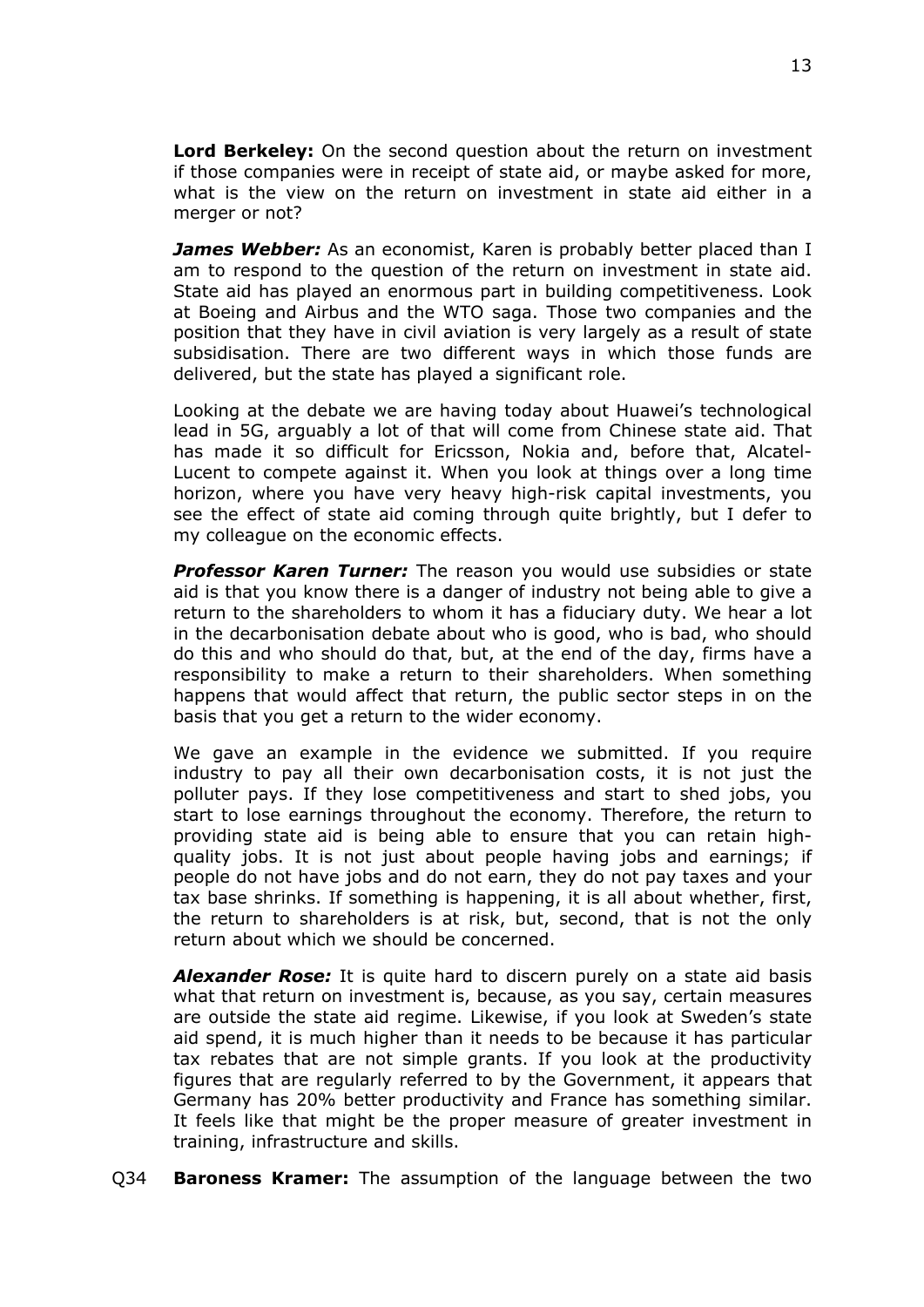sides, if I understand it correctly, is basically that the UK is saying, "We have left the EU. Therefore, the EU should not have a say in whatever state aid or subsidy regime we have, except to the extent that it meets WTO standards of trade distortion".

If I was looking at this from a higher level perspective, the consequences are that the UK has no say in the way the EU applies state aid rules, except on very limited standards and very high thresholds under WTO rules. Our previous speaker was saying that that is like negotiating yourself into a position of disadvantage, because the UK, given its history, is very unlikely to exploit the capacity to use subsidy, and the EU is now being offered the opportunity to use state aid very extensively to exploit capacity.

I come from a financial services background. I can see the mechanisms you could quickly use within the EU to encourage, require or probe the move of services from the UK to the EU. You are all nodding to this. Is any of this being encompassed in the negotiation, and does that issue in any way change the way you approach what you would consider to be the ideal outcome?

*James Webber:* I would make two points. I agree with a lot of what you have said; I was nodding along. The first is that it is absolutely right that the EU, and Germany in particular, has far higher fiscal headroom than we do and a far greater propensity to subsidise than we do. Therefore, restraining that and the damage that that could do to our economy is a useful thing.

To give you an example of that point, I did a case a couple of years ago where Jaguar Land Rover was building a factory in Slovakia. The alternative to building a factory in Slovakia was building the same factory in Mexico. The EU approved the state aid that Slovakia wished to grant on the basis that, but for the aid, we would have built it in Mexico. The EU has a free trade agreement with Mexico, so the EU was explicitly authorising subsidisation to extract jobs and investments from someone with whom it had a free trade agreement. Your point is perspicacious and very true. For that reason, I think embedding some subsidy discipline in an agreement with the EU is in the UK's interests.

The second point on financial services brings in a very interesting dynamic, which is a big problem for the EU. Outside of that very particular circumstance I described—where essentially you have a counterfactual scenario where you could build a factory in the UK or whatever—if you were merely trying to use subsidisation to attract investments, say from London, of an investment bank or an exchange clearing house or some such, if Paris were to offer that, Paris has immediate problems under the state aid rules because it is not just Paris it could go to. It could go to Amsterdam or Dublin. It is not a bilateral competition. Because Paris is competing with Amsterdam and Dublin, essentially London gets a sort of umbrella protection effect because Paris cannot offer what it would like to in order to extract it from London. That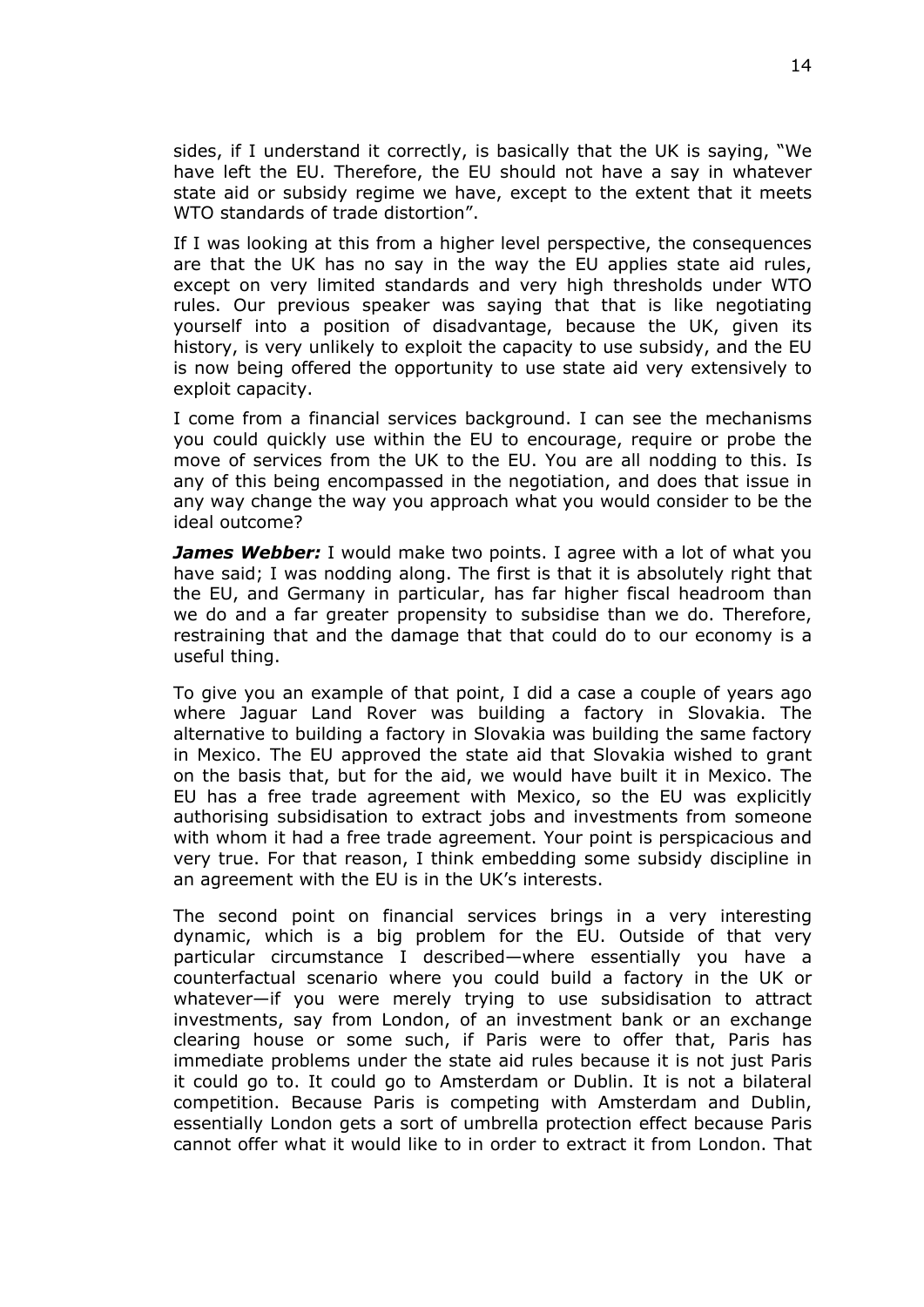is a big constraint. It is an externality benefit that the UK has from the state aid rules.

So your point is right, but it is not as extreme as you might think because of that externality effect.

*Alexander Rose:* I agree with what James has just said. I would add that these are essentially UK championing rules. The UK has been stronger than any other member state in championing robust subsidy control rules within the EU. When we talk about Germany, it is not the high watermark here. On the 2017 statistics, Latvia gives 4.8 times as much state aid.

The only bit here that I do not think is necessarily logical is these references to the WTO as an alternative, not least because the UK's current position, as the Secretary of State Liz Truss said in her address to the WTO General Council a few days ago, was essentially saying that the rulebook is not working for us. As to whether the UK should have a say in the future, we have had a say in the past. I think that the best way to influence the future rules, given that we know they are about to change at the end of the year, is for the UK to publish its own regime and say, "We have been very good at state aid in the past. Here is what we are planning to do". It gives you assurance, but, also, frankly, we can put in place clearer rules.

If you go through Boris Johnson's speech on 3 February, where he complains about different points of the state aid regime, you can cover most of them off by having a properly resourced regulator. These are things like speed of decision-making, clarity of rules and procedures. These are all entirely within the control of a UK state aid regime. The only point that was slightly unusual was a reference to being able to address any permissive nature and bail-outs. That is a purely central government point of view, whereas state aid also needs to take in that local government point of view.

**The Chair:** Professor Turner, did you have anything to add to this?

*Professor Karen Turner:* On that point, in terms of setting things out this year, again in the context of decarbonisation it is important to set the context that the UK declared net zero. It was the first G7 nation to do so, and it is the only country in the EU bloc that has this ambition.<sup>6</sup>

This means that the UK has put itself in a position that it could disadvantage its own economy. Therefore, there is an argument that it has to have the flexibility to manage that. In taking this leadership role, and until such time as the other countries catch up so that there is a level playing field, the UK has to put forward that circumstance as being crucially important in what is initially set out.

Q35 **Lord Lansley:** Professor Turner, that gets us to the point I wanted to

<sup>6</sup> Note from the witness: This refers to the UK being the only country to make an explicit commitment to the ambition.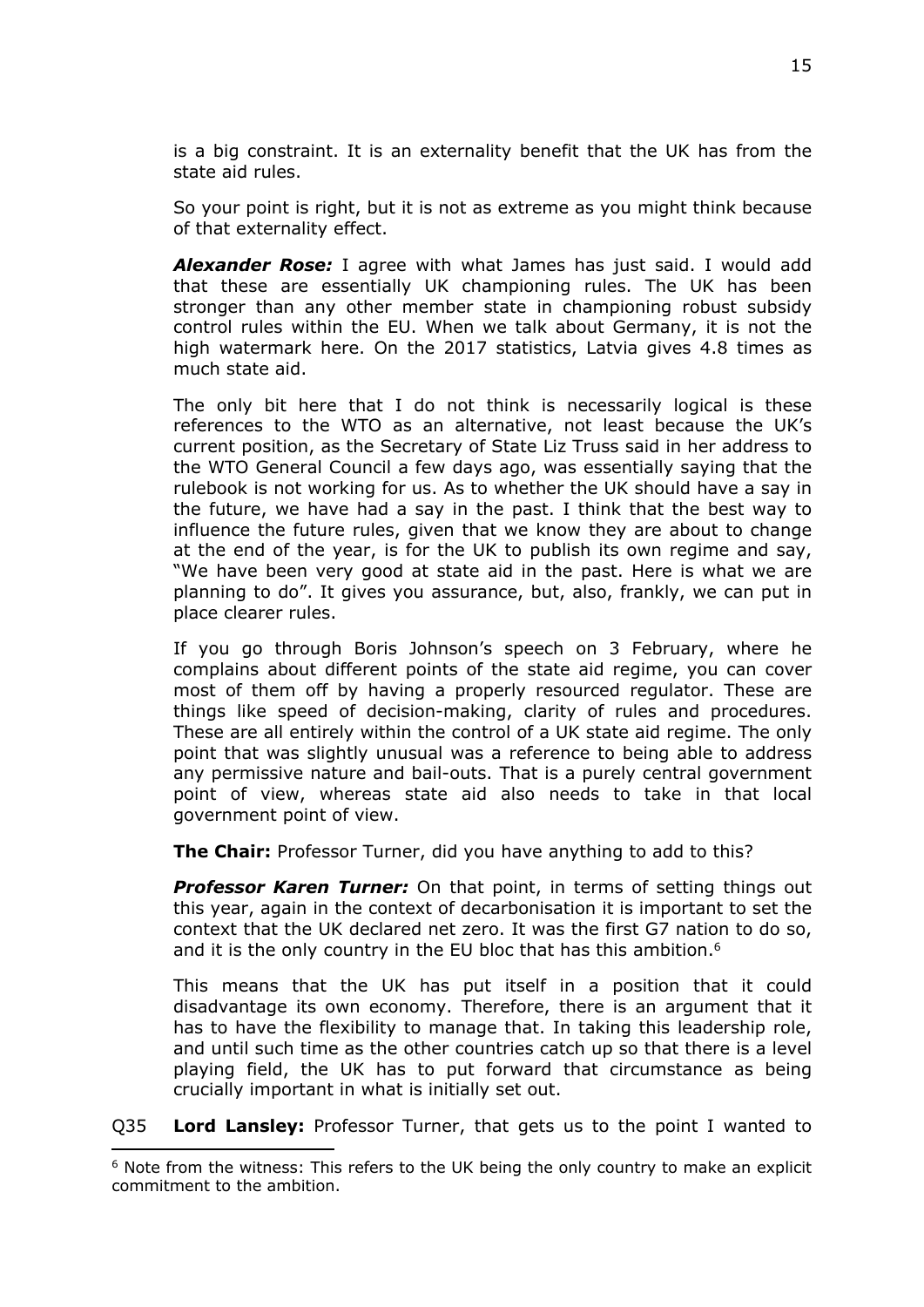pursue a bit. In a way, people are often discussing alignment with the EU system, but the EU is going to change its state aid rules next year. One of the central ways in which it is going to change them is in order to accommodate the EU Green Deal.

I wondered what you might think in terms of the kind of exemptions or provisions that the EU may look to; how useful they are and how applicable they might be in our circumstances; and how far we would want to mirror those or deviate from them.

*Professor Karen Turner:* The problem here is that with net zero commitments we are talking about a systematic change that is going to affect the whole wider economy. The problem that we have had up until now is that attention has been very much on how you get your energy system to work—the trade and generation of electricity and things like that. When we are talking about net zero, we are talking about a fundamental change in how we produce goods and services, especially in the energy-intensive industries. But it is not just there. Up in Scotland, how do you produce whisky? That is still energy intensive, but it is not in one of these big geographical clusters.

It also comes down to how people are living their lives. We are going to have to have markets, industries and supply chains for making the building stock more energy efficient. We are quite unique. Every country is different in how it has historically chosen to heat homes and the types of building stock it has had.

That is my wariness about talking about matching up with things. This is a very large-scale challenge. The Treasury is conducting the net zero review. We need to look at what is going to be involved in this move to net zero for the UK and try to set up a framework that supports that rather than—

**Lord Lansley:** I am sorry to interrupt. It might be that Mr Rose and Mr Webber will want to come in as well, but it seems to me that, clearly, there will be block exemptions for things. The EU has already talked about some of them such as hydrogen and low-carbon industry and so on, but a great deal of weight will rest on its emissions trading scheme and carbon pricing.

#### *Professor Karen Turner:* Yes.

**Lord Lansley:** With regard to the UK's future relationship document, at the same time as it is moving away from our own regime, et cetera, when we get to carbon pricing, suddenly we are open to the possibility of doing things in the same way and having our emissions trading scheme allowances tradeable inside the EU system and vice versa. Presumably, thinking about our lawyers present, the EU is not going to let go of the ECJ jurisdiction in relation to the emissions trading scheme. It is going to be a very big thing.

Am I missing something or is this not potentially the biggest trojan horse in the whole system?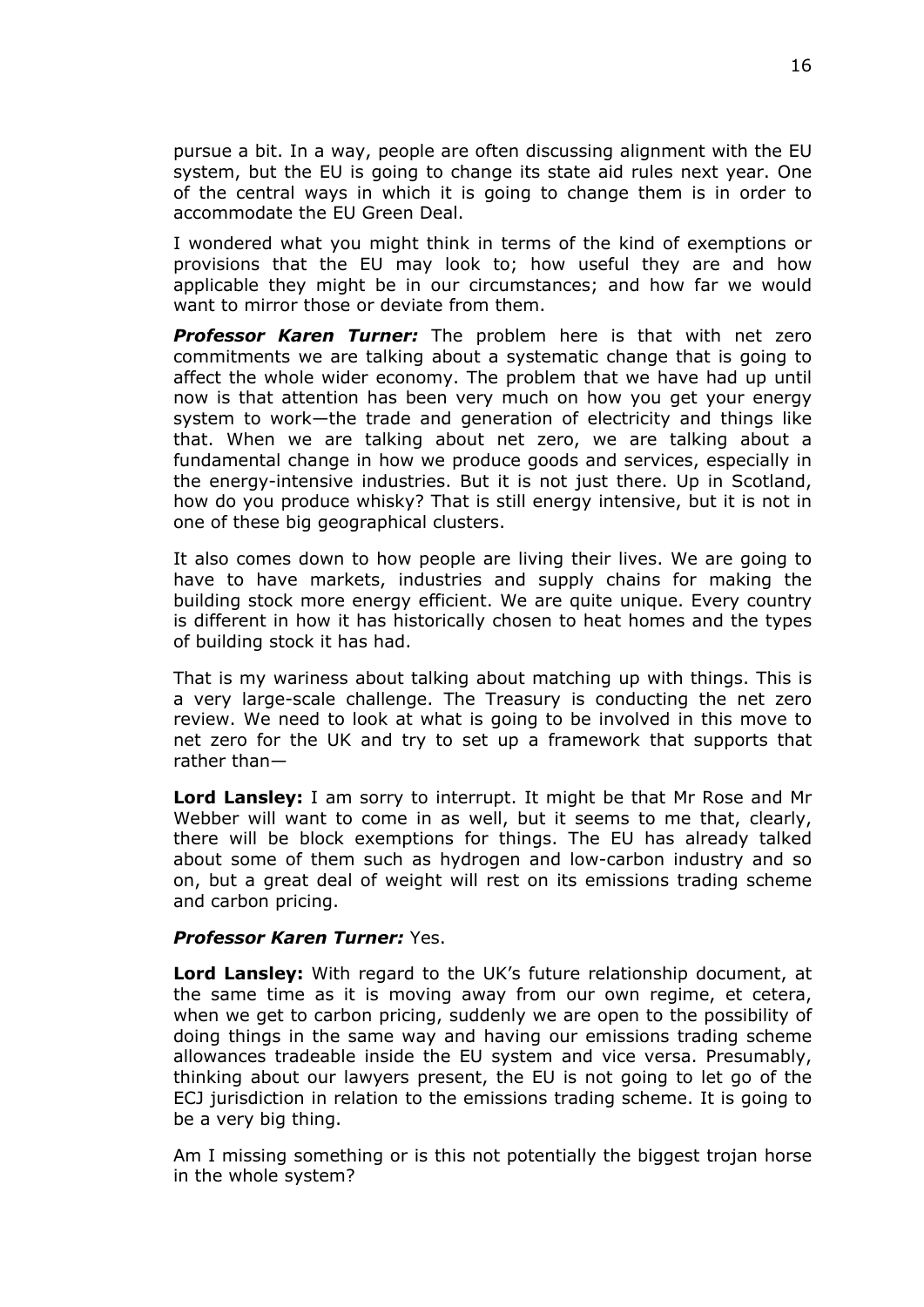*Professor Karen Turner:* It could be. The benefit of the emissions trading scheme is that it is an alternative to having to use carbon taxes and things like that, which are more distortive because you are changing prices rather than controlling the level of emissions. You could argue backwards and forwards about how successful the EU ETS has been. There could be an argument that the carbon price has been too low; it has been so low that it has not allowed things to happen.

You need to find a price for carbon. Of all the different ways that you could be in something like the EU ETS, it is the most straightforward way to get to a price for carbon. You are right that that might be one of the biggest issues. The ETS does not just affect the supply of energy. All the emission-intensive industries that are regional clusters fall in there as well. I turn to the lawyers, but I think you may be right. I think what happens with the EU ETS and carbon pricing could be crucial, because if we stay in there then that is going to reduce the flexibility with how we set things up.

*James Webber:* You can see the merit of staying in the EU system, or at least having your carbon credits tradeable within the EU system for liquidity reasons and for competitiveness in maintaining an equivalent cost of carbon between our market and the EU. From a basic policy point of view it makes sense. If you are ideologically opposed to the role of the European Court of Justice, then that is a question.

My personal view is that I do think the role of the ECJ is objectionable in a state aid context because state aid essentially has two halves. It has, "What is state aid?", which is a definitional question as to what is caught by state aid. Then, "Is it allowed?", which is the Commission's discretion. The court only really plays in that first piece—what is or what is not state aid? One of my objections to the state aid regime is that that definition has shapeshifted and grown enormously. Whether it is a result or was a cause, it has expanded the Commission's jurisdiction and the EU's jurisdiction over member states' spending.

That expansionary effect of the definition of state aid makes the ECJ's role particularly problematic in state aid, whereas in perhaps other areas of ETS the trade-off benefit for our competitiveness of being able to share a liquid market with equivalent pricing would be too great for us to give up.

*Alexander Rose:* I agree with your take on it. I think it is correct. Just going back to what Karen was saying about the UK potentially taking a green leadership role, there is much that we could do to say, "Here are the new rules", because the current environmental rules that the Commission has on block exemptions are hugely unwieldly. They are very difficult to read, even for a lawyer who has worked in state aid for years. They need clarification, especially given it is such an important topic.

Again, this comes back to this point. If the UK was able to put its own system in place, particularly ahead of something like the 2020 United Nations Climate Change conference, this is bigger than the EU. Climate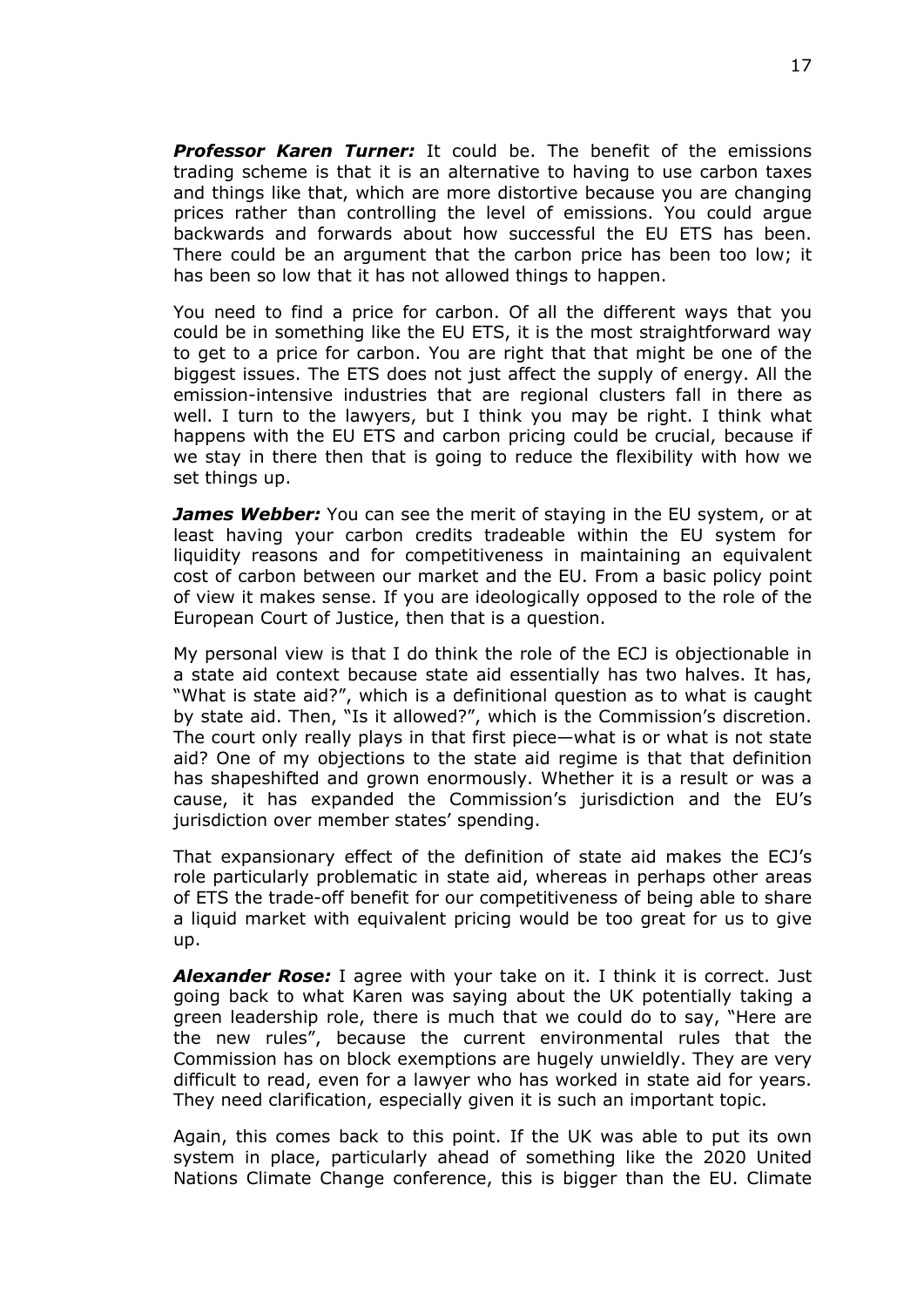change is a much bigger subject. It needs international co-ordination using public funds to essentially kick-start that revolution. It is bigger than the EU and it just needs some kind of co-ordination and boldness.

**Lord Lilley:** Pursuing Andrew's question, does co-ordination between our emissions trading scheme and the EU require the EU to oversee it? I was on the Energy and Climate Change Committee in the House of Commons and we went to China to discuss co-ordination between its emissions trading scheme and Europe. If we had suggested to China that it had to be subject to the European Court of Justice, it would have turned us out of the door. There must be other ways of doing it. Maybe there are no other ways of doing it and maybe we were on a fool's errand. Can you not envisage the co-ordination of two systems without one system dominating it all?

*Alexander Rose:* I think we can, and I think this goes back to that Northern Ireland Protocol 13.8 point. If we can give sufficient assurance to the EU that we have a system in place in the UK, then we can have that kind of discussion. My understanding is that the current system is that we are opting in. I have not seen anything that says otherwise.

**Lord Lilley:** A related question is that you, Mr Webber, reminded us that in the Malmö case the court ruled retrospectively. In my experience, the European Court, when asked what the law is, says, "This is what the law has meant since the law was first promulgated". So it has a retrospective effect, which is perfectly logical.

Do British courts do the same thing, or do they say what it is going to mean from now on?

*James Webber:* No; they tend to do the same thing. Courts are not legislators, so they have to apply or interpret the law as it always was. The practical impact of it in the European court system is often much more pronounced because the EU has such difficulty adopting new legislation, going the legislature route, as it were. Many policy decisions end up getting taken by the European courts. In the tax rules, for example, tax rulings were technically caught by state aid, but no one really perceived the level of supervision that the Commission has now asserted for itself over tax rulings in cases such as Starbucks, Fiat and Apple, and this big rush of cases that has come over the last five or six years. They have gone to the court and the court has redefined and moved the goalposts on what state aid is so as to allow the Commission to do that.

That expansionary decision has expanded the definition of state aid, but of course the court would always say that it has not done anything of the sort. It was just re-establishing orthodoxy and it just so happened that people had not brought these cases to its attention since the Treaty of Rome was first inked.

*Alexander Rose:* The only small point I would make is that with the Leipzig-Halle case that informs Øresund there is a fair case to say that, if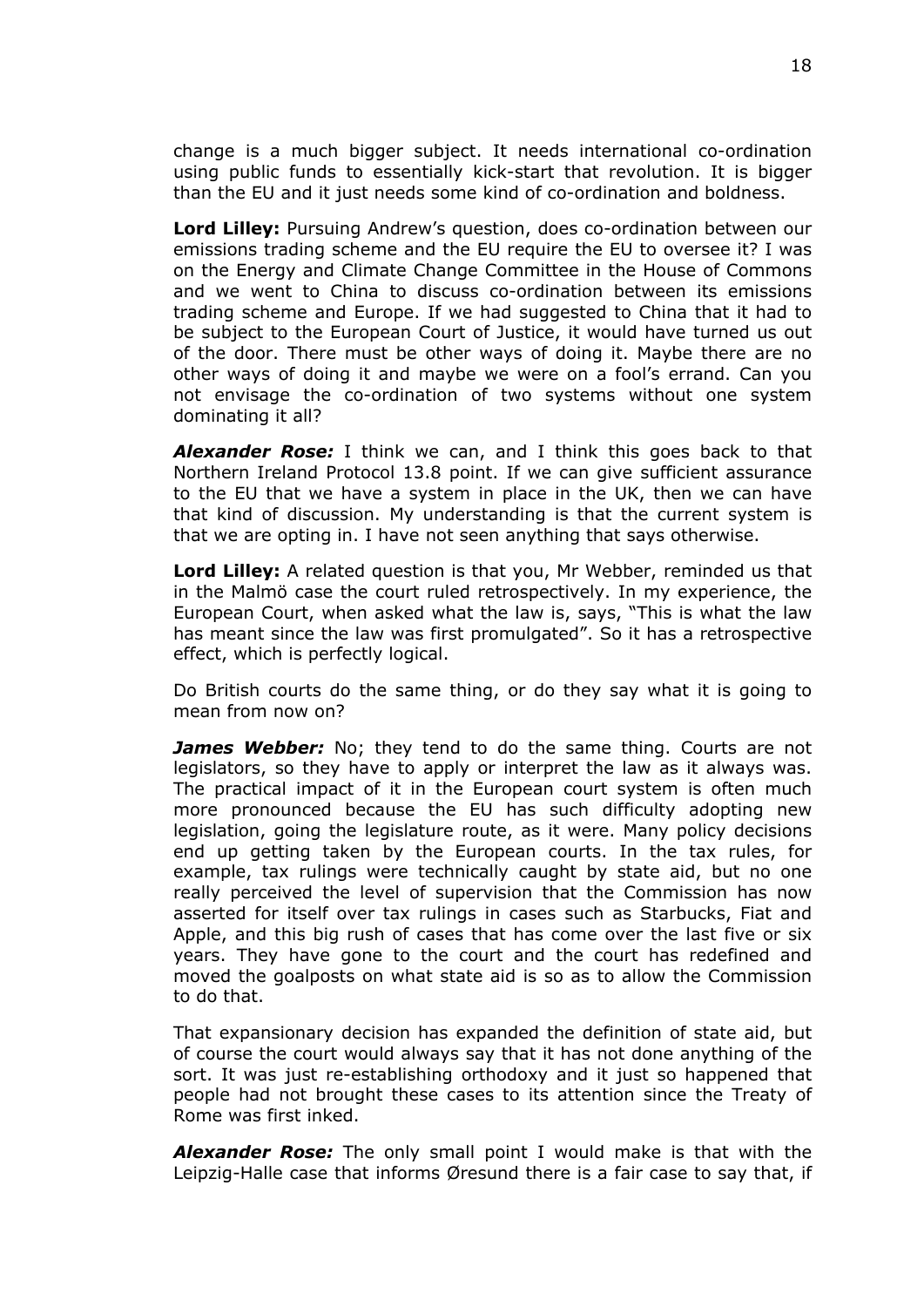you look back in the law from 1984 in particular, you could see a consistent rationale. Therefore, I do not think it was a complete change, but I do not think the Commission had applied it in that way previously.

Q36 **Baroness Prashar:** We do not yet have a domestic state aid or subsidy control regime set up beyond 2020. What are the implications of the legal uncertainty both for grantors and recipients of aid?

*Alexander Rose:* That is an excellent question. Right now we currently have a transitional arrangement, so we are able to advise on the basis of that. As a Newcastle-based state aid lawyer, if someone comes to me and says at the end of the year, "We want to give this fantastic grant to assist this business and create jobs", we are going to have to say, "Well, there is a huge risk at the moment".<sup>7</sup> Unless there is a system in place, what can one do, other than to inform them that we do not know what the rules are going to be?

There are a few different points that need to be covered to deliver a level of certainty here. They are, first and foremost, that we need to appoint the regulator. Right now we have an assumption that it is the Competition and Markets Authority. We have the statutory instrument laid in January 2019. Obviously, a lot has changed in politics since then, but the basis of it seems sound. If it is the Competition and Markets Authority that is appointed, then it can start to go out and have discussions with the devolved Administrations. It can go out and consult and say, "These are the procedures we would like in place", and it can give that level of certainty.

My experience of talking to various levels of local government is that we need to move from that discussion of taking back control on these quite theoretical points to providing some certainty. At the moment we are at risk, at the end of the year, of stopping a lot of very good work happening.<sup>8</sup>

*Professor Karen Turner:* I am not an expert on the consideration of legal uncertainty, but basically any kind of uncertainty has negative impacts on decision-making. It can lead to inaction and wrong or ineffective decisions being made.

A good example was that we analysed, prior to its launch, the energyefficient Scotland programme that came out in 2015. What we were trying to do was establish this public return to investment and to support it. We found that the best outcomes were where there was clear commitment by government to the programme up front. People were deciding to retrofit their houses or companies were getting involved in the process where they had more certainty, particularly over longer timeframes.

 $<sup>7</sup>$  Note.from the witness: This refers to a scenario in which clear replacement rules have</sup> not been brought forward and the terms of the new system remain unknown or are otherwise not in place.

<sup>8</sup> Note from the witness: Idem.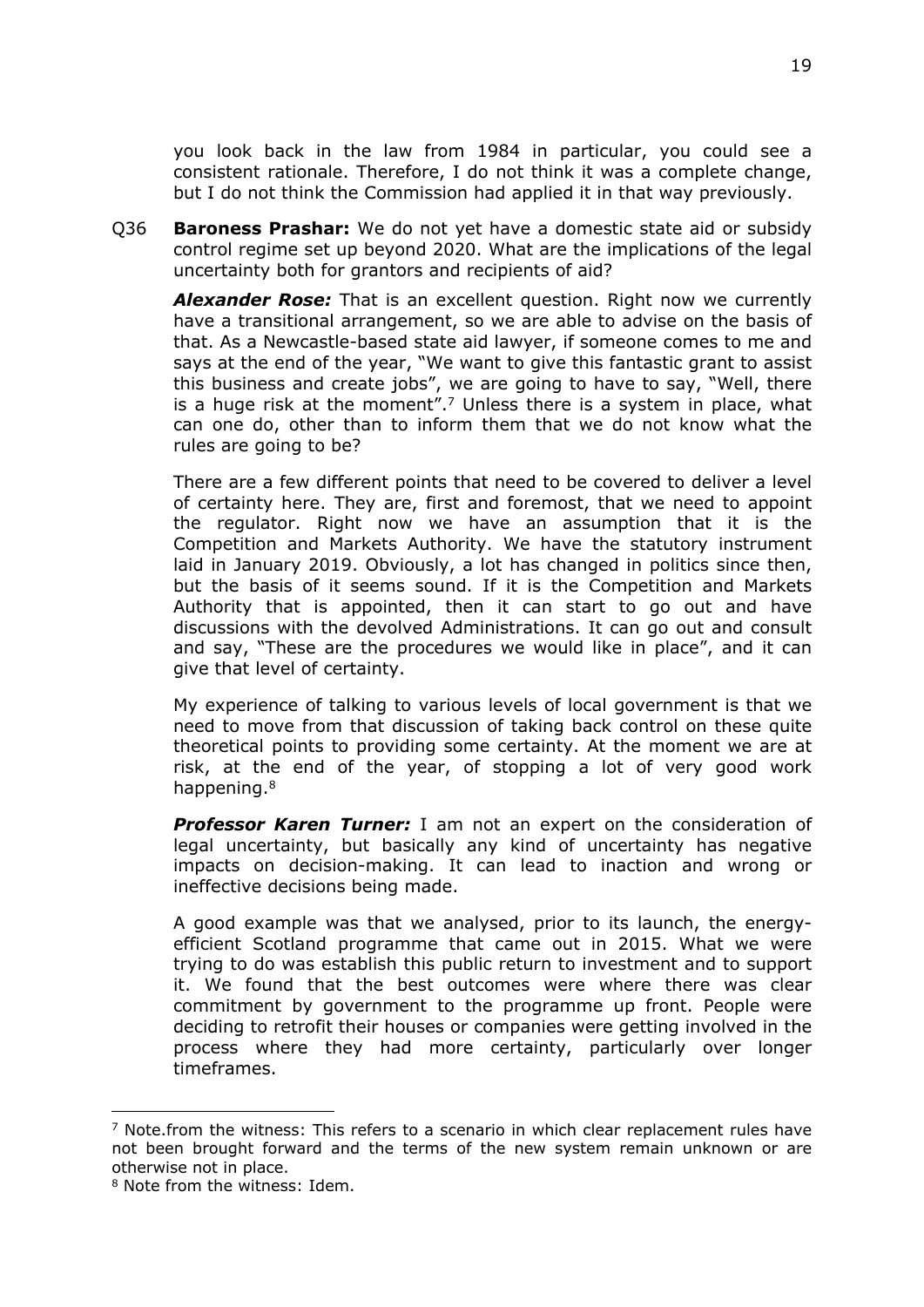If we look at some of the bigger things that we are going to have to do the European Union is interested in hydrogen, carbon capture and storage and things like that—getting clarity over things like regulatory frameworks and who is going to manage what is all crucially important.

On the one hand, we are talking about a 30-year timeframe to a midcentury net zero. That is a long time. Can people feel confident over the 30-year timeframe that things are going to work? On the other hand, if you have investment cycles and things like that which run for 10 or 20 years, you need to act now. If you are going to stop exploration in the North Sea for oil and gas, you pretty much need to make that decision this year or next year.

My point would be that uncertainty is one of our biggest problems. We do know that in the UK environment in the past, when we have had things like the cancellation in 2015 of the last CCS competition, if things are not handled in the right way, it makes people a lot more afraid of uncertainty and less likely to take risks. It affects a wide range of perceptions. Alongside the leadership we have taken in declaring net zero, which is a key point, the other one is the need to be setting out as soon as possible a framework that is going to be able to survive the 30 years.

*James Webber:* From a state aid point of view, I think I would probably disagree with Alex. At the end of this year, if we do not have a state aid regime, then there will be no rules and there will be no risk associated with breaking them. I think the uncertainty associated with that could easily be overstated.

There is a significant advantage to not having a domestic regime, by the way, if we are in a no-deal scenario, if that is the right phrase, or we have a no-trade-agreement scenario. The Government will have the significant challenge of managing disruption in the economy and dealing with disruption to supply chains, and will need to move quite quickly. Probably the last thing the Government want, companies want or indeed the CMA itself wants, at exactly the same moment as there is a brand new regulator on the block, is to be dropped into the middle of that and face inherent conflict between the support that Government want to give business, the support that business says it needs and then a brand new regulator who has never done it before saying, "Well, hang on, I need to look at all of this and approve it". That seems to me to be worse than not having anything at all. I will stop there.

**The Chair:** You may just have explained—and we have been in the dark for some months—why a statutory instrument that went through the Lords, as you know, did go back to the Commons and then disappeared, and has now been formally withdrawn. You may well have just given the explanation as to why that has happened, but we shall see.

*James Webber:* Yes. I was suggesting that it should be withdrawn for that reason.

**The Chair:** I think we have reached the end of our questions. We are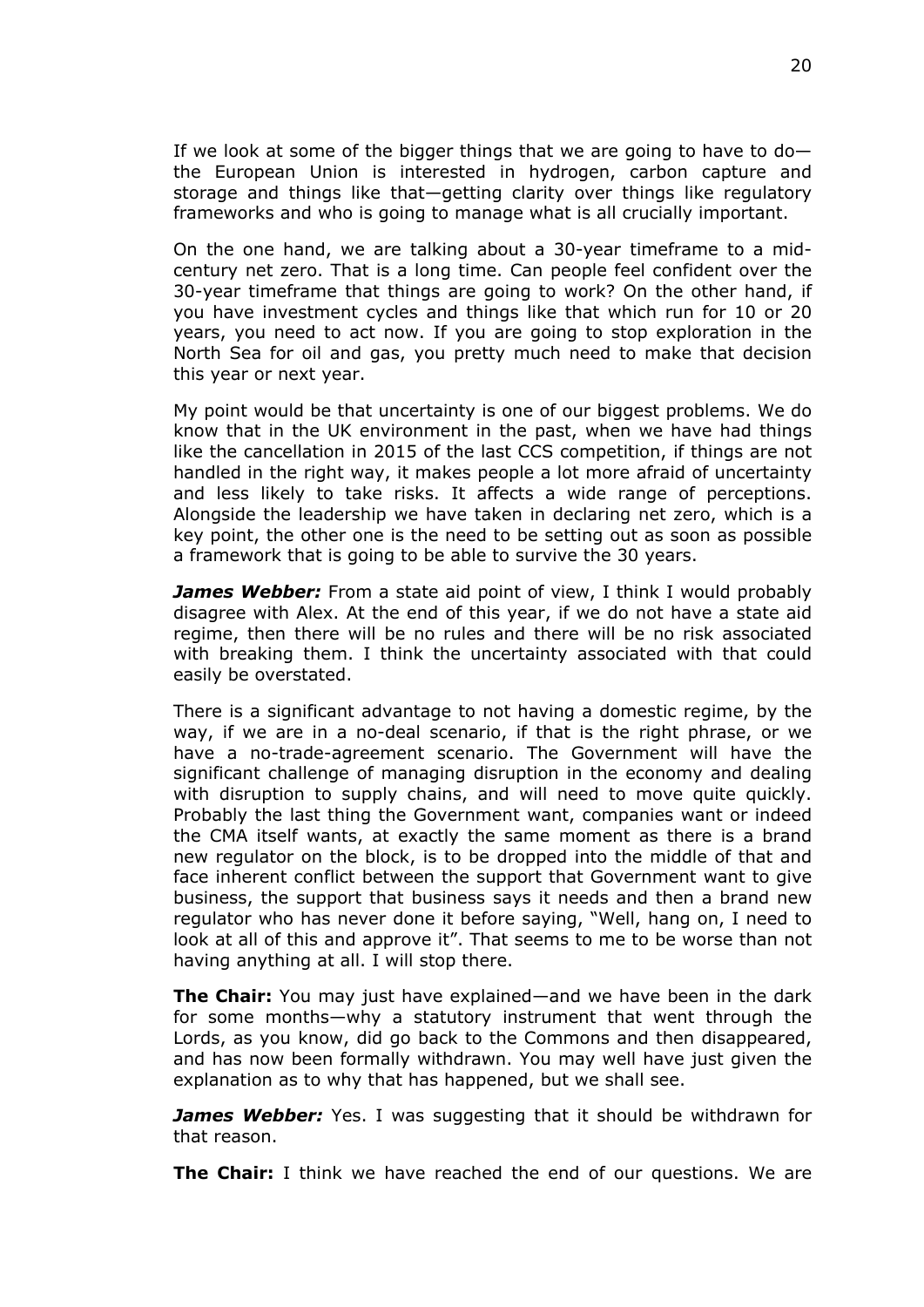very grateful to all of you for coming along. Do you have any final thoughts or words before I conclude the public session?

*James Webber:* I do, if you do not mind. I think that state aid has performed a very useful function. State aid control does many of the useful things we have talked about today. It has protected the UK from subsidy elsewhere in the EU, which is important, as Baroness Kramer highlighted. It stops wasteful subsidy races within the UK, as Alex highlighted about the US, so it does perform a very useful function. As a policy it is a good policy, but EU state aid rules have features that make it poorly suited to the UK's context after Brexit. It is much wider than it needs to be, as I have explained, largely because defining measures as state aid gives the EU competence. We do not need that in the UK environment.

It does not have sufficient regard to the effects of state aid, and it has significant procedural flaws. The UK can meet the policy objective in a better way, in my view, by focusing the regime on the harm it was originally intended to cure, which is trade distortion. I think that is the principal lesson we should draw from the WTO. We should not be distracted by all the accurate points people make about the frailties of the WTO procedures. You should leave all that at the door. The central observation is that subsidy control between trading partners only really needs to catch subsidies that distort that trade, and anything that happens beneath it is really not the business of a trade agreement.

Getting rid of that regulation—getting rid of state aid's permeation through the rest of the economy—will release some innovation in scheme design. It will allow officials to focus on what the objectives of a scheme are—with things like the shared prosperity fund, what the policy is trying to do—rather than how to comply with the detail of the stuff.

If you have a good policy that is focused on trade distortion, you can and should, in my view, embed that in a treaty with the EU in order to gain the protection from it using subsidies in a trade-distorting fashion against you. That is how I see what the UK should be trying to do with this negotiation.

*Professor Karen Turner:* I would just emphasise a point that I made earlier. Certainly, we were talking about regional disparities and decarbonisation. We are looking to correct a market failure; we are not looking to distort a market. I think there is a need to look widely in setting out the position here. It is not just the energy system. High-value manufacturers are crucial here. We are not looking to give them an advantage. We are looking to stop them from losing competitiveness. We are doing so with the UK having legislated net zero and taken real leadership. I do not think we should be afraid to set that out. You could free up a lot of innovation, not just in high-value manufacturing but across the wider manufacturing sector in the UK, if companies feel confident that they can decarbonise in a way that is going to be supported and that they are not going to run into problems.